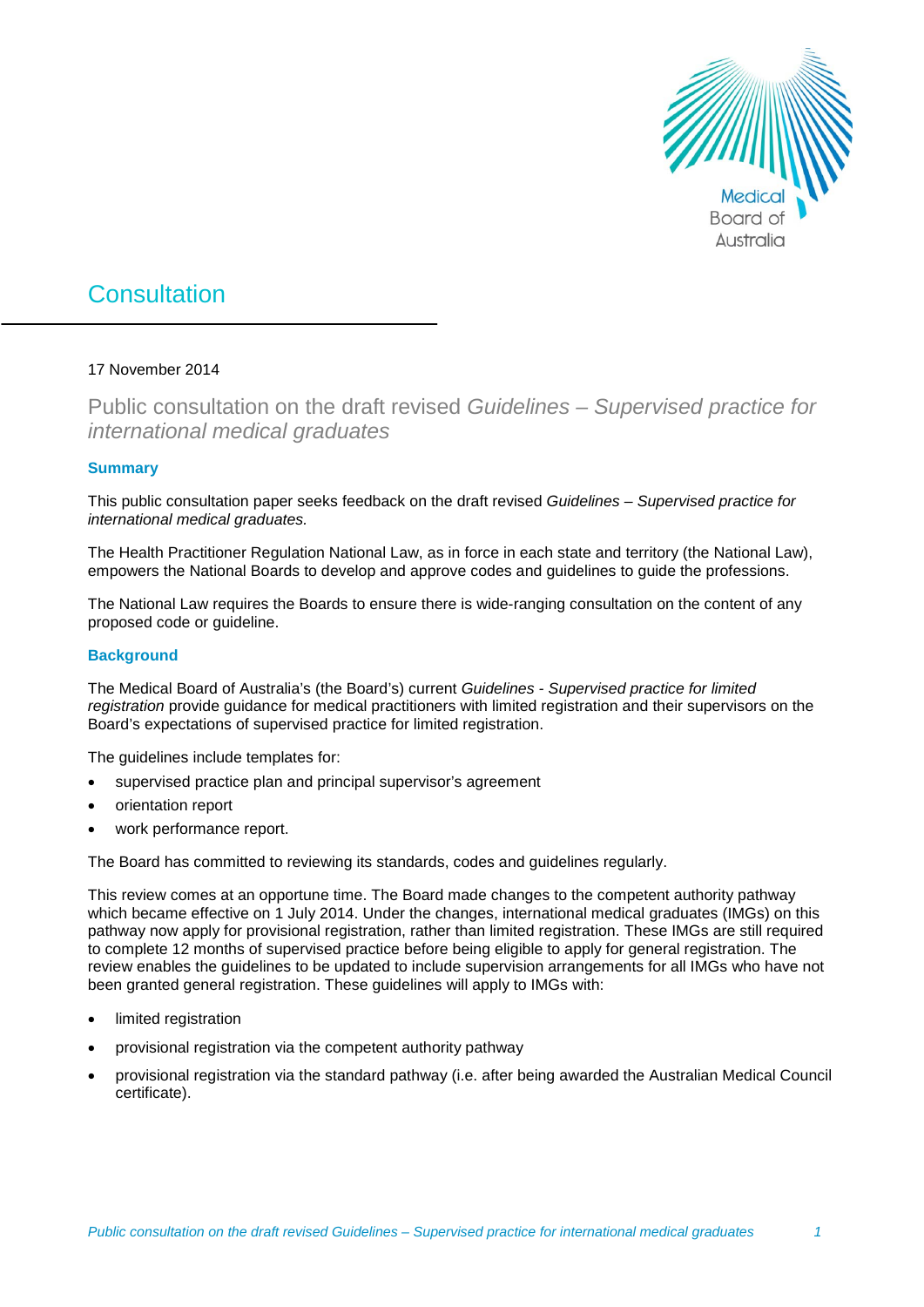The guidelines have been revised to improve clarity and changes have been proposed where the Board has received feedback that clearer guidance was needed. The revisions to the guidelines prescribe requirements for supervision for IMGs but also aim to be flexible where this is safe. The guidelines also acknowledge that different structures exist in different settings. For example, supervision in a tertiary public hospital is different to that in rural general practice. They allow individuals to propose other arrangements for the Board's consideration. Additional public protections are also proposed including an online education module for supervisors.

A summary of the key changes is provided (Attachment A).

If the revised guidelines are approved, an implementation plan will be outlined to clarify the supervision requirements of current registrants during the transition to the new supervision requirements.

# **Issues for consultation**

The Board is interested in your feedback on the draft guidelines.

Specific questions that you might also want to address are:

- 1. Are the proposed restrictions on the number of IMGs a supervisor can supervise reasonable? (Maximum four IMGs - one level one IMG and up to three IMGs on other levels).
- 2. It is proposed that the guidelines specify when an IMG on level one or two supervision must consult their supervisor about the management of all patients - for level one at the time of the consultation before the patient leaves and for level two on a daily basis. Is this reasonable, if not, when should they consult their supervisor?
- 3. Is it reasonable to require that if the position is in a general practice, the practice (not the position) must be accredited to the *RACGP Standards for General Practice (4th edition)*?

Please provide written submissions by email, marked 'Consultation – Guidelines - Supervised practice for international medical graduates' to **[medboardconsultation@ahpra.gov.au](mailto:medboardconsultation@ahpra.gov.au)** by close of business **30 January 2015**.

Please send submissions in Word format so that we can conform to W3C's [Web Content Accessibility](http://www.w3.org/TR/WCAG20/)  [Guidelines 2.0](http://www.w3.org/TR/WCAG20/) when we publish submissions.

Submissions by post should be addressed to the Executive Officer, Medical, AHPRA, GPO Box 9958, Melbourne 3001.

#### **How your submission will be treated**

The Boards and AHPRA publish submissions on their websites to encourage discussion and inform the community and stakeholders. We will not place on our websites, or make available to the public, submissions that contain offensive or defamatory comments or which are outside the scope of the consultation. Before publication, we may remove personally identifying information from submissions.

The views expressed in the submissions to this consultation are those of the individuals or organisations who submit them. Their publication does not imply any acceptance of, or agreement with, these views by the Board.

The Boards also accept submissions made in confidence. These will not be published on the website or elsewhere. Submissions may be confidential because they include personal or other sensitive information. Any request for access to a confidential submission will be determined in accordance with the *Freedom of Information Act 1982* (Cth), which has provisions designed to protect personal information and information given in confidence.

Please let us know if you do not want us to publish your submission, or want us to treat all or part of it as confidential.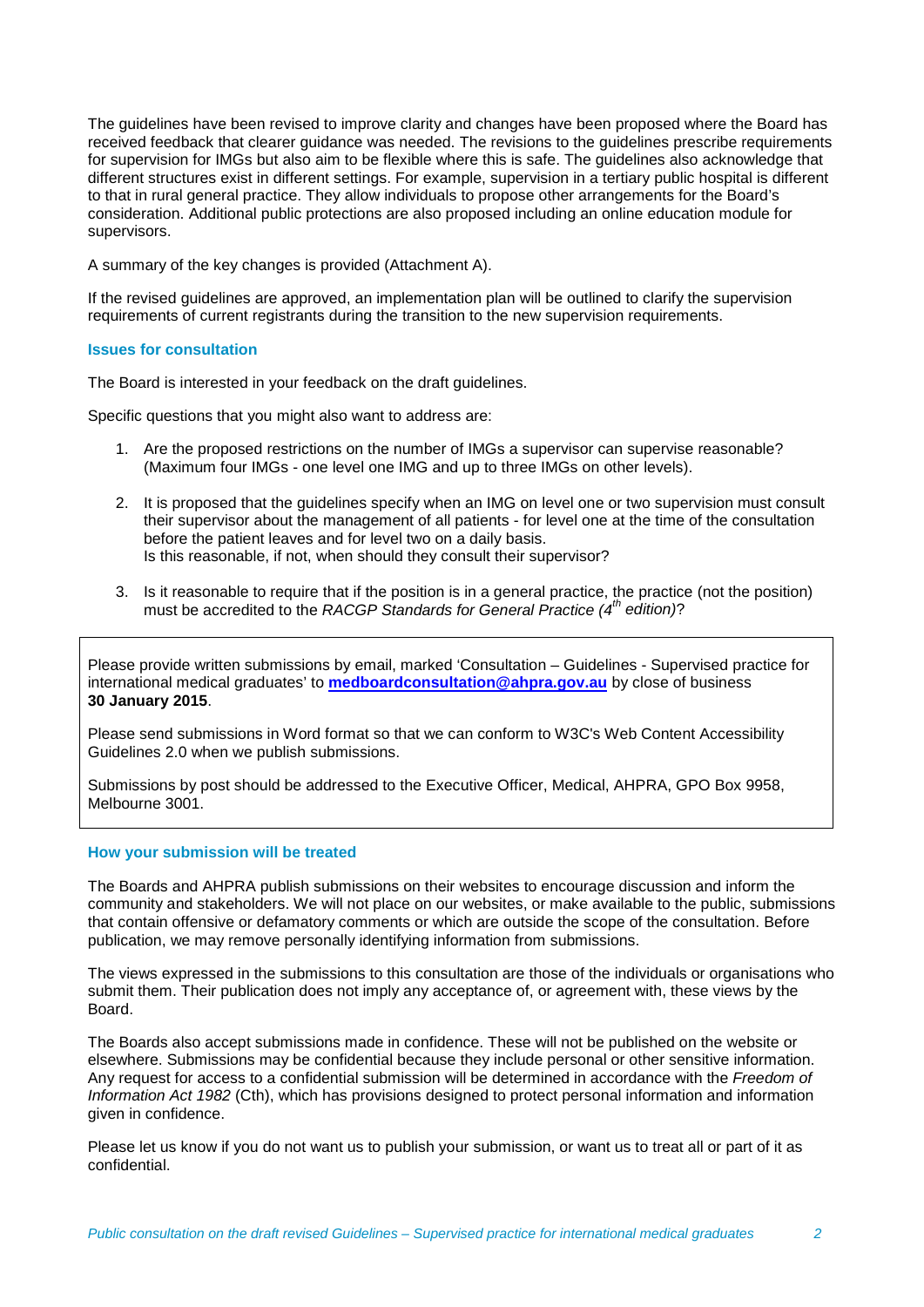All submissions will be distributed to Board members, AHPRA staff and contractors. These people will use the feedback in the submissions to review and revise the guidelines. If the submissions were made confidentially, they will keep them confidential.

# **Attachments**

- Attachment A Summary of key changes
- Attachment B Draft revised *Guidelines - Supervised practice for international medical graduates*
- Attachment C Statement of Assessment against AHPRA's Procedures for development of registration standards, codes and guidelines and COAG Principles for best practice regulation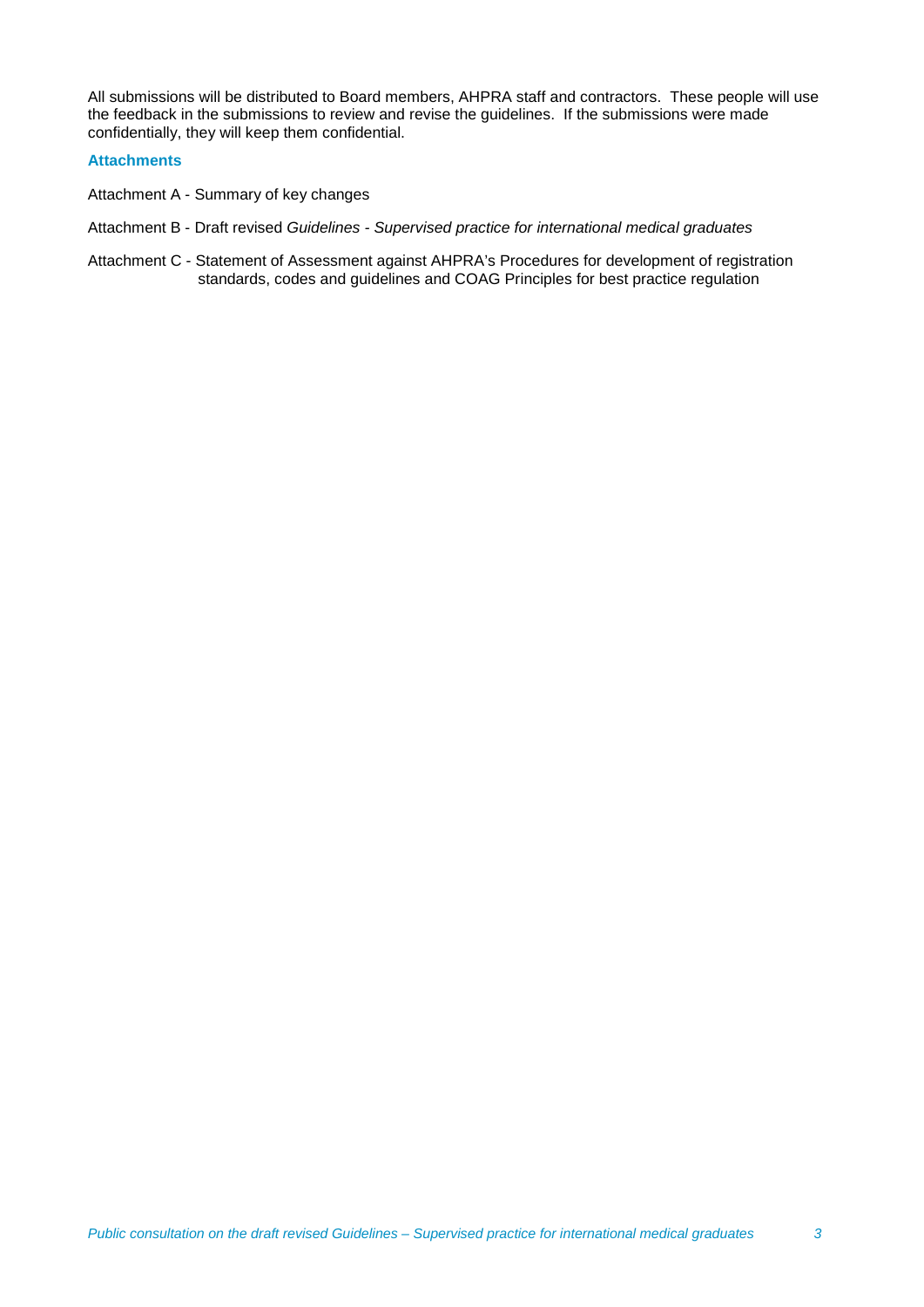# **Attachment A**

The following table of key changes to the guidelines has been developed to assist stakeholders.

| <b>Section</b>                                          | <b>Current</b><br>guidelines                                         | <b>Proposed change</b>                                                                                                                                                                                                                                                 | <b>Rationale</b>                                                                                                                                                                                                                                                                                                                                                                                                                                                                                         |
|---------------------------------------------------------|----------------------------------------------------------------------|------------------------------------------------------------------------------------------------------------------------------------------------------------------------------------------------------------------------------------------------------------------------|----------------------------------------------------------------------------------------------------------------------------------------------------------------------------------------------------------------------------------------------------------------------------------------------------------------------------------------------------------------------------------------------------------------------------------------------------------------------------------------------------------|
| Guidelines<br>apply to                                  | Limited<br>registrants                                               | IMGs with limited or<br>provisional registration                                                                                                                                                                                                                       | This proposed change takes into<br>consideration changes to the competent<br>authority pathway. It provides applicants for<br>provisional registration, their supervisors<br>and the Board with greater certainty around<br>supervision requirements.                                                                                                                                                                                                                                                    |
| Approval of<br>supervisors                              | Supervisors must<br>be approved by<br>the Board (with<br>exemptions) | Revised to be clearer<br>when co-supervisors<br>must be approved by<br>the Board                                                                                                                                                                                       | The current guidelines do not clearly<br>distinguish between different types of<br>co-supervisors, nor do they allow for a<br>supervisor's temporary absence.                                                                                                                                                                                                                                                                                                                                            |
| Requirements<br>for<br>supervisors                      | Specified                                                            | Additional<br>requirements:<br>minimum three<br>$\bullet$<br>years full time<br>equivalent practice<br>in Australia with<br>general and/or<br>specialist<br>registration<br>satisfactory<br>$\bullet$<br>completion of<br>online education<br>and assessment<br>module | The proposal to require a minimum amount<br>of practice in Australia is to ensure that the<br>supervisor has the knowledge and<br>experience to adequately orientate the IMG<br>to the Australian health care system.<br>Requiring completion of an education<br>module will assist supervisors to<br>understand their role and responsibilities<br>when supervising IMGs. An online module<br>provides easy access and flexibility for<br>supervisors to complete at a convenient<br>location and time. |
| Requirements<br>for positions<br>in general<br>practice | Not specified                                                        | Practice must be<br>accredited to RACGP<br><b>Standards for General</b><br>Practice $(4th$ edition)                                                                                                                                                                    | Proposed changes to ensure that practices<br>meet minimum standards.<br>Note that this is separate to accreditation of<br>the training post against RACGP and/or<br>ACRRM standards for general practice<br>education and training. Accreditation for<br>general practice education and training is<br>not a requirement of these supervision<br>guidelines.                                                                                                                                             |
| Audit                                                   | Not specified                                                        | IMG and supervisor<br>may be audited for<br>compliance                                                                                                                                                                                                                 | Provides for the Board to audit compliance<br>if required and has been included as<br>feedback to the Board suggests that there<br>is variable compliance with supervision<br>requirements for IMGs.                                                                                                                                                                                                                                                                                                     |
| Supervisor to<br><b>IMG</b> ratio                       | No more than<br>four IMGs per<br>supervisor                          | Additional limits on<br>supervision of level<br>one IMGs                                                                                                                                                                                                               | This change acknowledges that level one<br>IMGs require more close supervision and<br>time commitment by the supervisor.                                                                                                                                                                                                                                                                                                                                                                                 |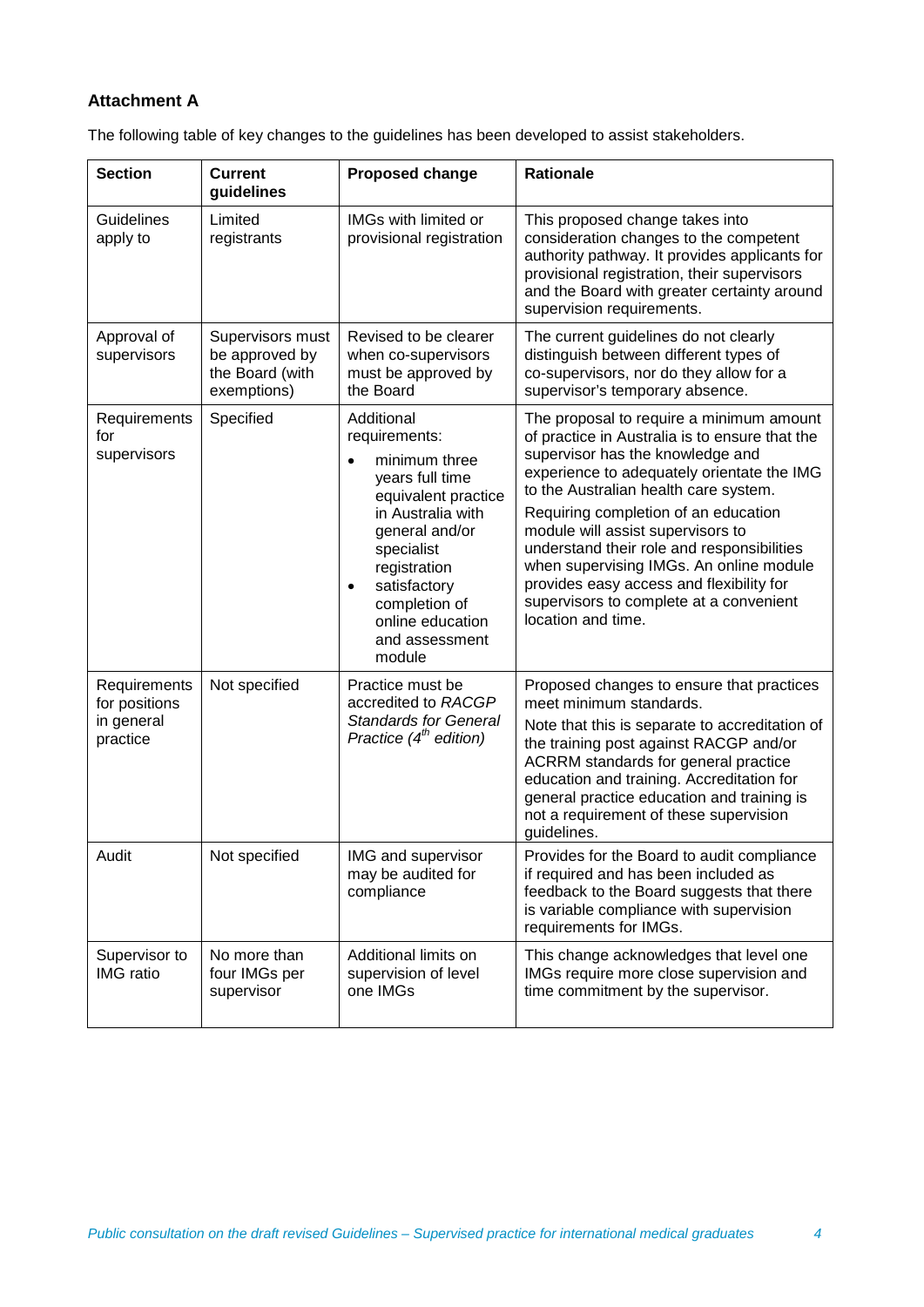| Determining<br>level of<br>supervision                                                                  | Lists factors that<br>Board considers<br>when<br>determining level<br>of supervision | <b>Additional factors</b><br>added:<br>IMG's recent<br>$\bullet$<br>practice and scope<br>of that practice<br>the position level<br>$\bullet$<br>for hospital<br>positions<br>recommendations<br>$\bullet$<br>from a pre-<br>employment<br>structured clinical | Requiring consideration of IMG's recent<br>practice will help ensure that the IMG is<br>safe to practise in the position. A<br>practitioner who has not practised for some<br>time may require a higher level of<br>supervision to ensure safe practice.<br>Feedback has been received that it is not<br>clear why the Board may require a different<br>level of supervision than that recommended<br>in a PESCI. Adding PESCI to the list of<br>factors for consideration makes it explicit<br>that the results of a PESCI is one of a |
|---------------------------------------------------------------------------------------------------------|--------------------------------------------------------------------------------------|----------------------------------------------------------------------------------------------------------------------------------------------------------------------------------------------------------------------------------------------------------------|-----------------------------------------------------------------------------------------------------------------------------------------------------------------------------------------------------------------------------------------------------------------------------------------------------------------------------------------------------------------------------------------------------------------------------------------------------------------------------------------------------------------------------------------|
|                                                                                                         |                                                                                      | interview (PESCI)                                                                                                                                                                                                                                              | range of factors that the Board considers<br>when deciding on the level of supervision.                                                                                                                                                                                                                                                                                                                                                                                                                                                 |
| Supervision<br>$levels -$<br>requirement<br>for IMG to<br>consult<br>supervisor<br>about the<br>patient | Frequency/<br>interval not<br>specified                                              | Specifies when IMG<br>must consult their<br>supervisor for level<br>one and two<br>supervision                                                                                                                                                                 | The current guidelines do not specify when<br>an IMG on level one or two must consult<br>their supervisor. The supervisor is<br>responsible for the patient of an IMG on<br>level one (responsibility is shared between<br>supervisor and IMG for level two). The<br>change is proposed to make the<br>requirements explicit and to ensure the<br>IMG is practising safely and there are<br>safeguards for patients.                                                                                                                    |
| Supervision<br>level - level<br>two                                                                     | Supervision must<br>be primarily in<br>person.                                       | Defines 'primarily' as<br>80% of the time.                                                                                                                                                                                                                     | Feedback was received that 'primarily' was<br>not helpful and stakeholders requested<br>more guidance.                                                                                                                                                                                                                                                                                                                                                                                                                                  |
| Supervision<br>in hospital<br>based<br>positions                                                        | Specified                                                                            | Reworded to make<br>requirements clearer                                                                                                                                                                                                                       | The rewording allows for flexibility of<br>supervision requirements in the hospital<br>environment rather than levels $1 - 4$ and<br>reflects the additional safeguards and<br>structures that are in place in the hospital<br>environment.                                                                                                                                                                                                                                                                                             |
| Supervision<br>for on-call,<br>after hours<br>and locum<br>services                                     | Referenced in<br>level three and<br>four supervision<br>only                         | Specifies requirements<br>for IMGs on all<br>supervision levels                                                                                                                                                                                                | The change allows for IMGs to work after<br>hours provided they can comply with their<br>supervision arrangements.<br>On-call, locum and offsite services are<br>permitted based on the IMG's level of<br>supervision.                                                                                                                                                                                                                                                                                                                  |
| Process to<br>change<br>supervision<br>levels                                                           | Not specified                                                                        | Process outlined                                                                                                                                                                                                                                               | The additional section is proposed because<br>feedback was received that it is not clear<br>how supervision levels are changed by the<br>Board and how an IMG can request a<br>change in their supervision level.                                                                                                                                                                                                                                                                                                                       |
| Reporting<br>requirements                                                                               | Specified                                                                            | Reworded to make<br>requirements clearer                                                                                                                                                                                                                       | The rewording makes it clearer which<br>reports are required and when. No<br>additional reporting requirements are<br>proposed.                                                                                                                                                                                                                                                                                                                                                                                                         |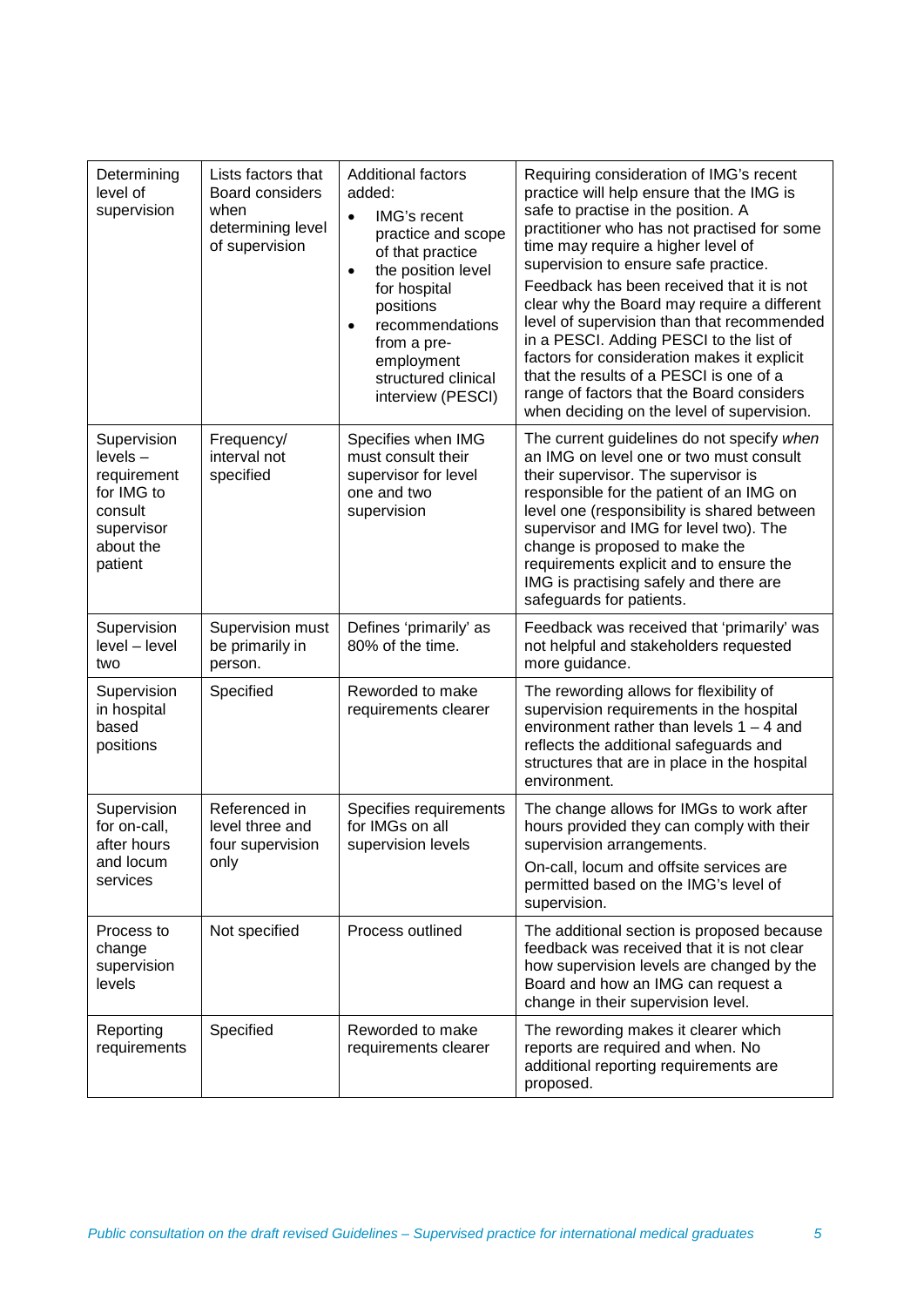

# Draft Guidelines

November 2014

Supervised practice for international medical graduates

# **1. Scope**

These guidelines apply to the registration of international medical graduates (IMGs) who are granted limited registration or provisional registration under the Health Practitioner Regulation National Law as in force in each state and territory (the National Law).

All IMGs who are granted limited registration or provisional registration must be supervised. Supervision remains a requirement of registration for the duration of the IMG's limited or provisional registration.

These guidelines do not apply to Australian and New Zealand graduates with provisional registration (interns) who undertake a period of supervised practice in an accredited intern position. The supervision requirements for interns are specified in the National Internship Framework.

# **2. Purpose of supervision**

Supervision provides assurance to the Medical Board of Australia (the Board) and the community that the practice of the medical practitioner with limited or provisional registration is safe and is not putting the public at risk.

Supervision also monitors and supports the IMG throughout the period of limited or provisional registration. The supervision introduces and promotes a culture of continuous learning and professional development.

Formal supervision processes monitor and assess the IMG's performance, within a structured framework. Performance review and feedback are important components of supervision. Feedback should describe the strengths of the IMG, areas that need development, and strategies that the IMG might employ to improve performance. Good supervision should enable the IMG to review and develop their practice in a constructive and supportive environment, and to develop and enhance their knowledge, skills and professionalism.

In deciding the level of supervision that is necessary, the Board will take into consideration a range of factors that include the:

- specific position that the IMG has been offered, including the level of risk of the position
- context of the practice
- supports available, and
- qualifications, training and experience of the IMG.

During the period of limited or provisional registration, the Board will approve a principal supervisor as well as co-supervisor(s) depending on the employment arrangements.

At the end of the period of limited or provisional registration granted, and after considering the work performance reports provided by the supervisors, the Board will determine whether the IMG is suitable for ongoing registration.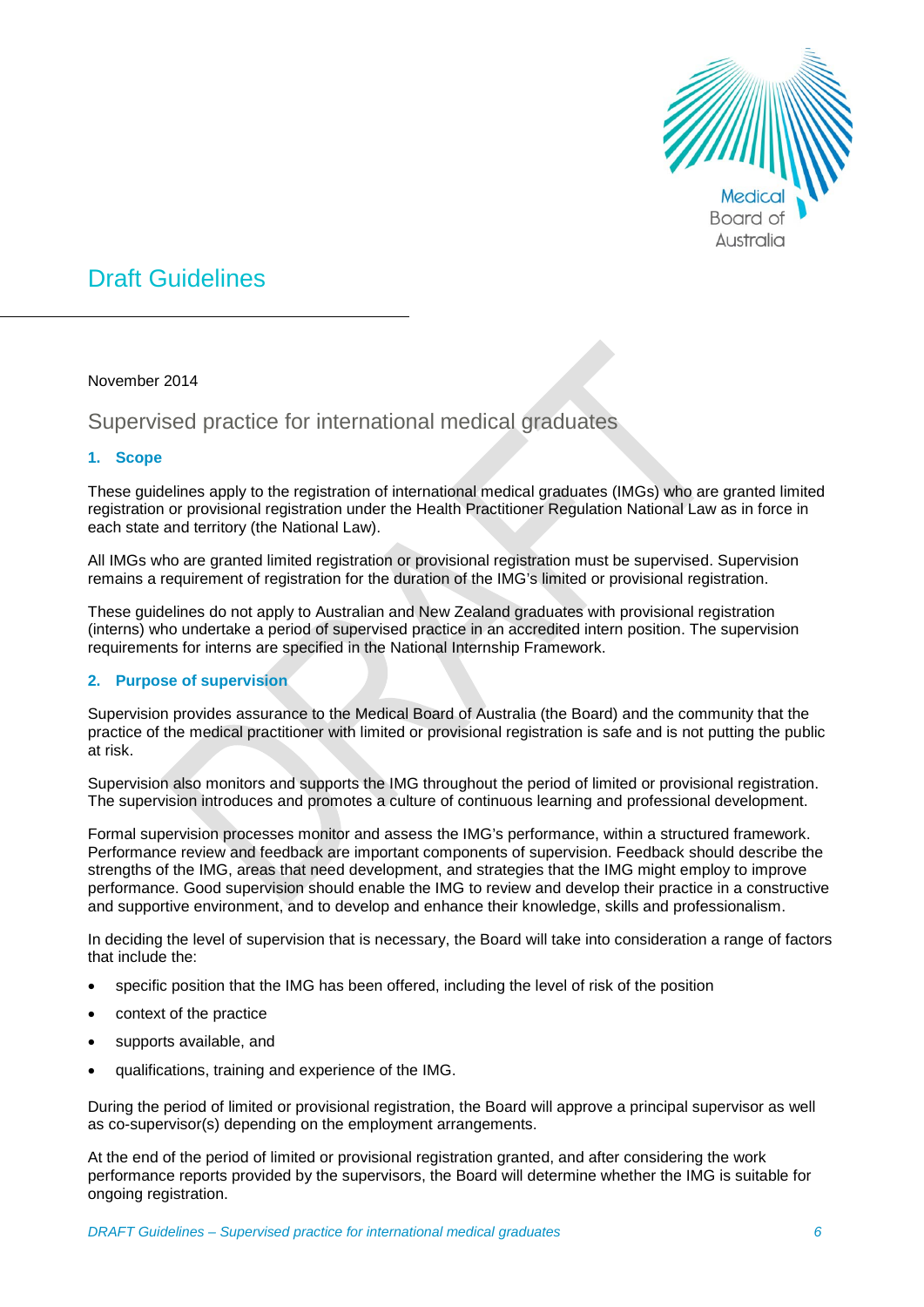# **3. Principles of supervision**

- **3.1** The supervision arrangements that have been approved by the Board must be in place at all times when the IMG is practising. An IMG must not practise if the approved supervision arrangements cannot be met.
- **3.2** These guidelines prescribe requirements for supervision for IMGs but also aim to be flexible where this is safe. They allow individuals to make a case to the Board if they are proposing arrangements that do not fit with the guidelines. The Board will consider each proposal on its individual merits and will only approve arrangements that it considers to be safe.

The guidelines also acknowledge that different settings have different structures in place. For example, supervision in a tertiary public hospital is different to that in rural general practice.

# **3.3 Principal supervisor**

All IMGs will have a principal supervisor.

The principal supervisor:

- is approved by the Board
- oversees the supervision of each IMG
- should nominate one or more co-supervisors when applying to be the principal supervisor

If a co-supervisor cannot be appointed in advance, the principal supervisor must inform the Board of the arrangements that will be made when the principal supervisor is absent. For example, to cover sick leave or annual leave.

- is responsible for ensuring adequate supervision of the IMG (regardless of whether co-supervisors have been appointed or nominated to supervise the day-to-day practice of the IMG)
- who delegates supervision is responsible for ensuring that any co-supervisor(s) (including term co-supervisors and temporary co-supervisors) meet the requirements of these guidelines and have the necessary skills and experience to provide supervision
- must agree in writing to provide supervision as prescribed by the Board for the duration of the period of registration or until changed by the Board
- provides reports to the Board about the IMG's work performance.

# **3.4 Co-supervisors**

Co-supervisors supervise the IMG when the principal supervisor is not available. It is usual for one or more co-supervisors to be appointed.

Co-supervisors:

- are approved by the Board (see next section for exceptions)
- must meet the requirements set in these guidelines
- who regularly share supervision of the IMG with the principal supervisor should be included in the *Supervised practice plan and supervisor's agreement*
- must agree in writing to provide supervision as prescribed by the Board for the duration of the period of registration or until changed by the Board
- together with the principal supervisor, provide reports to the Board about the IMG's work performance.

Board approval of co-supervisors is not required:

• in the hospital setting where a Director of Medical Services (DMS) or Director of Clinical Training (DCT) (or equivalent) has been appointed as a principal supervisor. The DMS or DCT can appoint **term co-supervisor(s).** The term co-supervisors are delegated the day-to-day supervision of the IMG.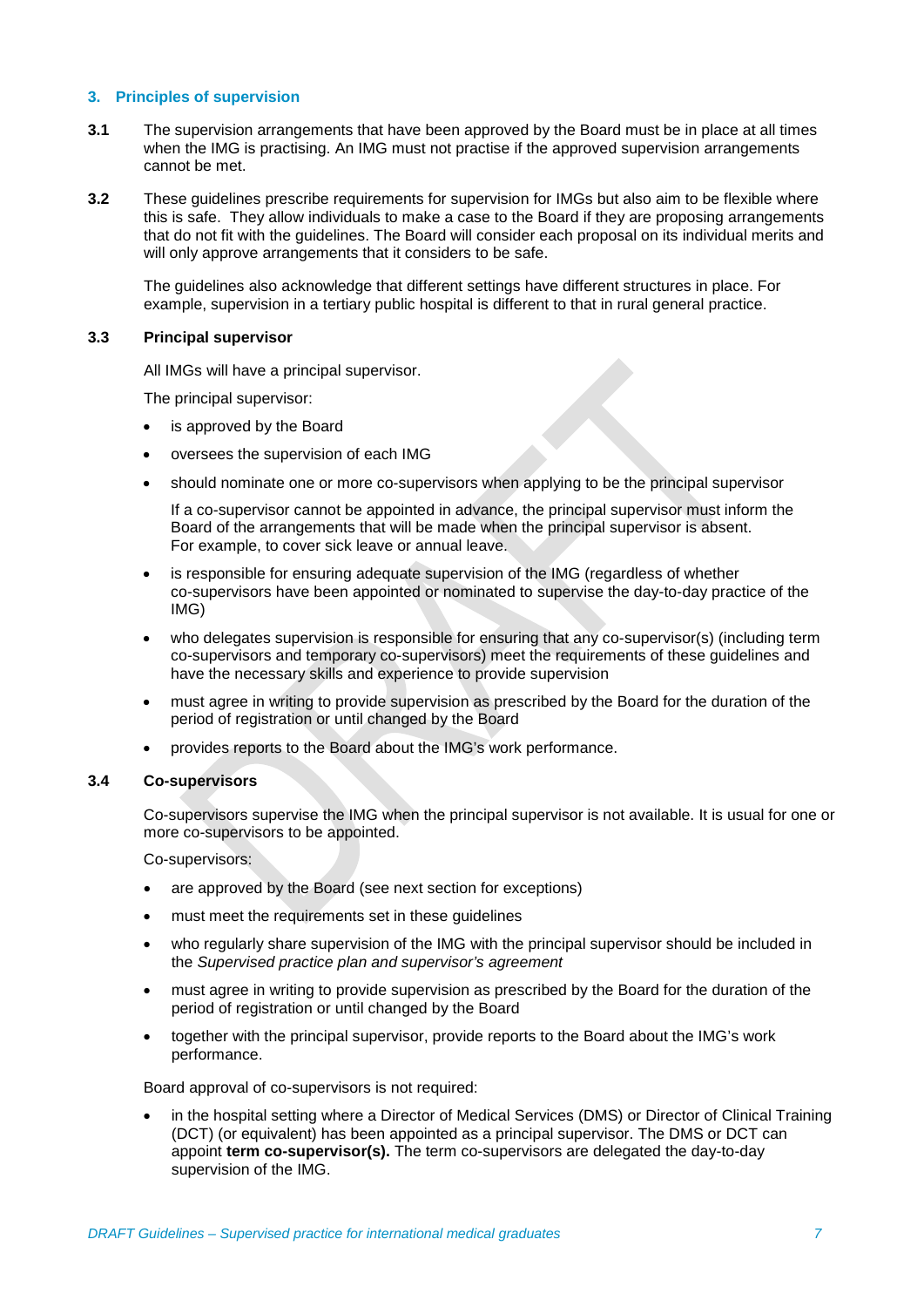• in the case of a temporary unplanned absence, for example, due to the supervisor's illness. The principal supervisor can delegate supervision temporarily (less than four weeks) to a **temporary co-supervisor** without Board approval.

If the principal supervisor is to be absent for four or more consecutive weeks, a co-supervisor must be approved by the Board.

# **3.5 Requirements for all supervisors**

All supervisors, including principal supervisors, co-supervisors, term co-supervisors and temporary co-supervisors:

should have specialist registration

If the proposed supervisor has general registration, not specialist registration, they must provide an explanation to the Board about their training and experience and why they are suitable to be a supervisor. A medical practitioner with limited or provisional registration cannot be appointed as an IMG's supervisor.

• must be appropriately qualified, preferably in the same field of medicine as the position proposed for the IMG

If the proposed supervisor is not qualified in the same field of medicine as the proposed position for the IMG, they must provide an explanation to the Board as to why supervision will not be undertaken by a person qualified in the same field of practice and how it is proposed that effective supervision will be undertaken.

• should have minimum three years full time equivalent practice with general and/or specialist registration in Australia

If the proposed supervisor does not have three years full time equivalent experience with general and/or specialist registration in Australia, they must provide an explanation to the Board why they are suitable to be a supervisor.

- must satisfactorily complete the Board's online education and assessment module on these guidelines, to ensure that they understand their roles and responsibilities as a supervisor. Supervisors must repeat the module at intervals determined by the Board.<sup>[1](#page-7-0)</sup>
- must not have conditions imposed on their registration or undertakings accepted by the Board as a result of health, performance or conduct issues
- must not be a relative or domestic partner of the IMG
- must not be an employee of the IMG.

The Board may take into consideration the past notification history of proposed supervisors when deciding whether or not to approve them.

The Board may not grant approval or may revoke approval for a supervisor, if it receives a notification of a serious allegation about the supervisor's health, performance or conduct.

## **3.6 Number of IMGs permitted per supervisor**

-

The Board will not normally approve any practitioner (principal supervisor, co-supervisor, term co-supervisor or temporary co-supervisor) to have direct supervisory responsibility for more than four IMGs.

A supervisor who concurrently consults with (their own) patients while supervising IMGs may supervise up to one IMG on level 1 and up to three IMGs on other levels (i.e. levels 2, 3, 4), up to a maximum of four IMGs.

A supervisor who does not consult with (their own) patients while supervising IMGs may supervise up to a maximum of four IMGs (including more than one IMG on level 1 supervision).

<span id="page-7-0"></span> $1$  The Board's online education and assessment module is currently being developed.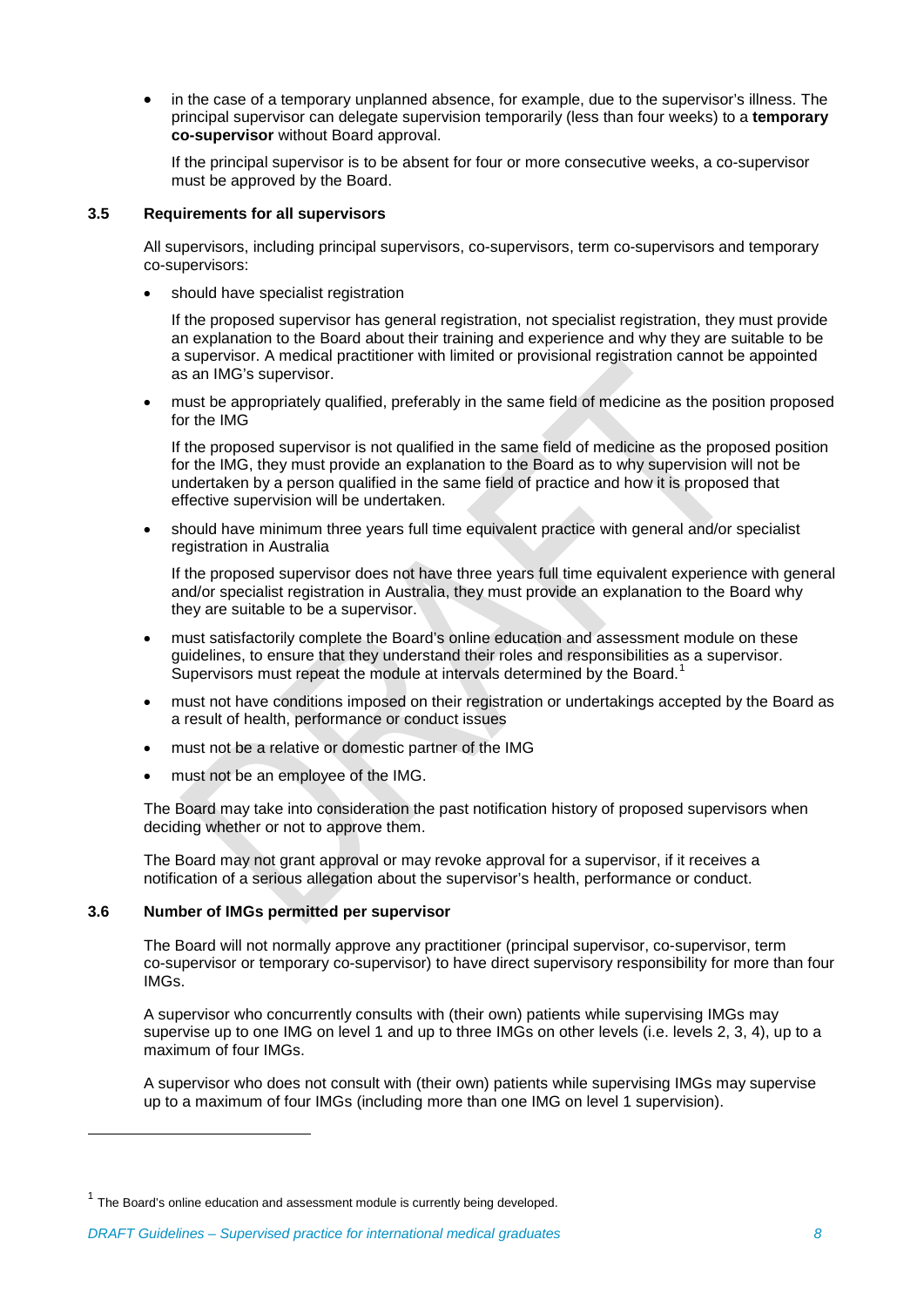Prospective supervisors who are applying to supervise more than four doctors must provide a proposal to the Board about how they will provide supervision to each registrant.

DMSs and DCTs are exempt from the restrictions on number of IMGs (see below).

# **3.7 Arrangements for Directors of Medical Services and Directors of Clinical Training**

Recognising the supervisory structures that exist in hospitals, DMSs and DCTs (or equivalent) can be appointed as the principal supervisor and can delegate day-to-day supervision to term co-supervisors.

A DMS or DCT who appoints term co-supervisors for the day-to-day supervision of IMGs:

- can be the principal supervisor for more than four IMGs
- is responsible for ensuring that term co-supervisors meet the requirements in these guidelines
- is exempt from providing a proposal to the Board about how they will provide supervision to more than four doctors
- is exempt from providing an explanation as to why they are not qualified in the same field of medicine as the proposed position for the IMG
- is required to satisfactorily complete the Board's online education and assessment module.

# **4. Supervision – formal and informal**

All IMGs should have both formal and informal supervision, tailored to their level of supervision and individual needs.

## **4.1 Formal supervision**

This is regular protected time that is specifically scheduled and enables in-depth discussion and reflection on clinical practice. It may include:

- review and feedback on performance identifying strengths and weaknesses and performance issues
- observation of practical skills including procedural skills and patient interactions
- discussion of difficult or unusual cases
- discussion of cultural and management issues
- medical record reviews.

The supervisor needs to be satisfied that the IMG is developing the following clinical competencies and if they have not yet achieved them fully, that the IMG's practice is being supervised sufficiently closely to ensure that they are providing safe care. The competencies include:

- how to assess a patient accurately
- how to recognise the sick patient
- how and when to refer a patient
- safe prescribing
- appropriate ordering of investigations and interpreting results of investigations
- current screening protocols
- treatment and management protocols
- effective communication with patients, families and other staff
- an understanding of relevant legislation.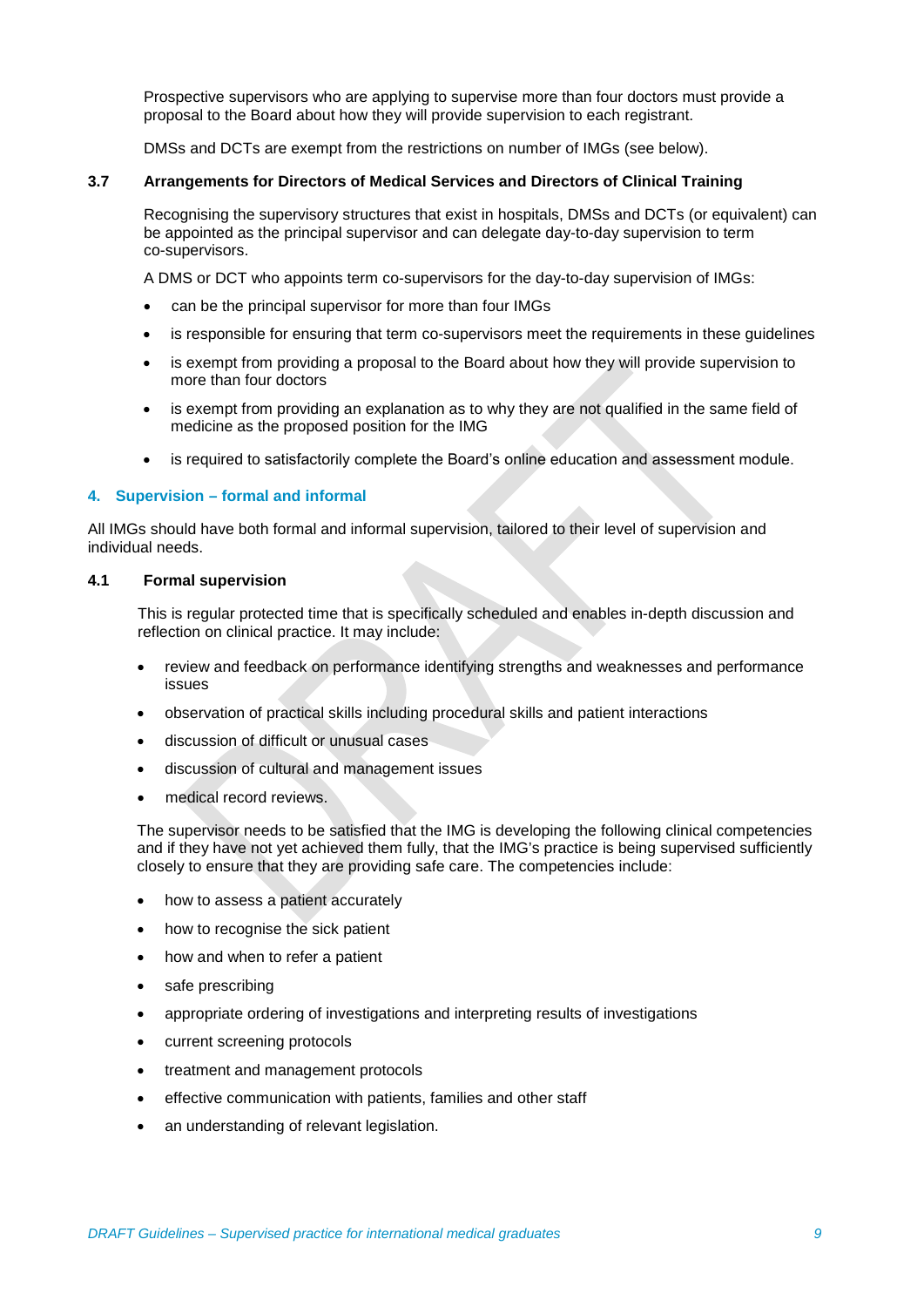# **4.2 Informal supervision**

This is the day to day observation, communication and interaction providing advice, guidance and support as and when necessary.

# **5 Supervision responsibilities**

All IMGs with provisional or limited registration must be supervised. The Board imposes specific obligations on the IMG, their supervisors and the IMG's employer.

# **5.1 Responsibilities of the IMG include to:**

- schedule regular meetings and make all reasonable efforts to ensure that these meetings take place
- set supervision and development goals, together with the supervisor
- contact their supervisor early if they have a problem
- recognise the limits of their professional competence and seek guidance and assistance from their supervisor
- obtain approval of the Board for any proposed changes to supervision arrangements, registration conditions or requirements before they are implemented
- inform the Board if the conditions or requirements of their supervision are not being met. For example, if the supervisor is unable to provide the necessary level of supervision.

# **5.2 Responsibilities of the supervisor include to:**

- ensure as far as is possible, that the IMG is practising safely and is not placing the public at risk
- observe the IMG's work, conduct case reviews, periodically conduct performance reviews and provide constructive feedback
- address any problems that are identified
- notify the Board immediately if they have concerns that the IMG's performance, conduct or health is placing the public at risk
- notify the Board immediately if the IMG is not complying with conditions imposed or undertakings accepted by the Board or is in breach of any requirements on registration
- verify that the IMG is practising in accordance with work arrangements approved by the Board and report to the Board if the IMG is not doing so
- ensure that approval of the Board has been obtained for any proposed changes to supervision arrangements, registration conditions or requirements before they are implemented
- inform the Board if he or she is no longer able or willing to provide supervision
- provide an orientation for the IMG and provide an orientation report to the Board three months after initial registration
- provide work performance reports to the Board in the approved form at intervals determined by the Board
- agree to provide supervision at a level determined by the Board
- be clear about how they can be contacted by the IMG when the IMG is practising, during working hours and after hours.

## **5.3 Responsibilities of the employer include to:**

- ensure supervision is provided according to the *Supervised practice plan and supervisor's agreement*
- facilitate the provision of protected time for the IMG and supervisor to enable the formal supervision requirements to be met
- ensure the IMG is adequately oriented to organisational policies and procedures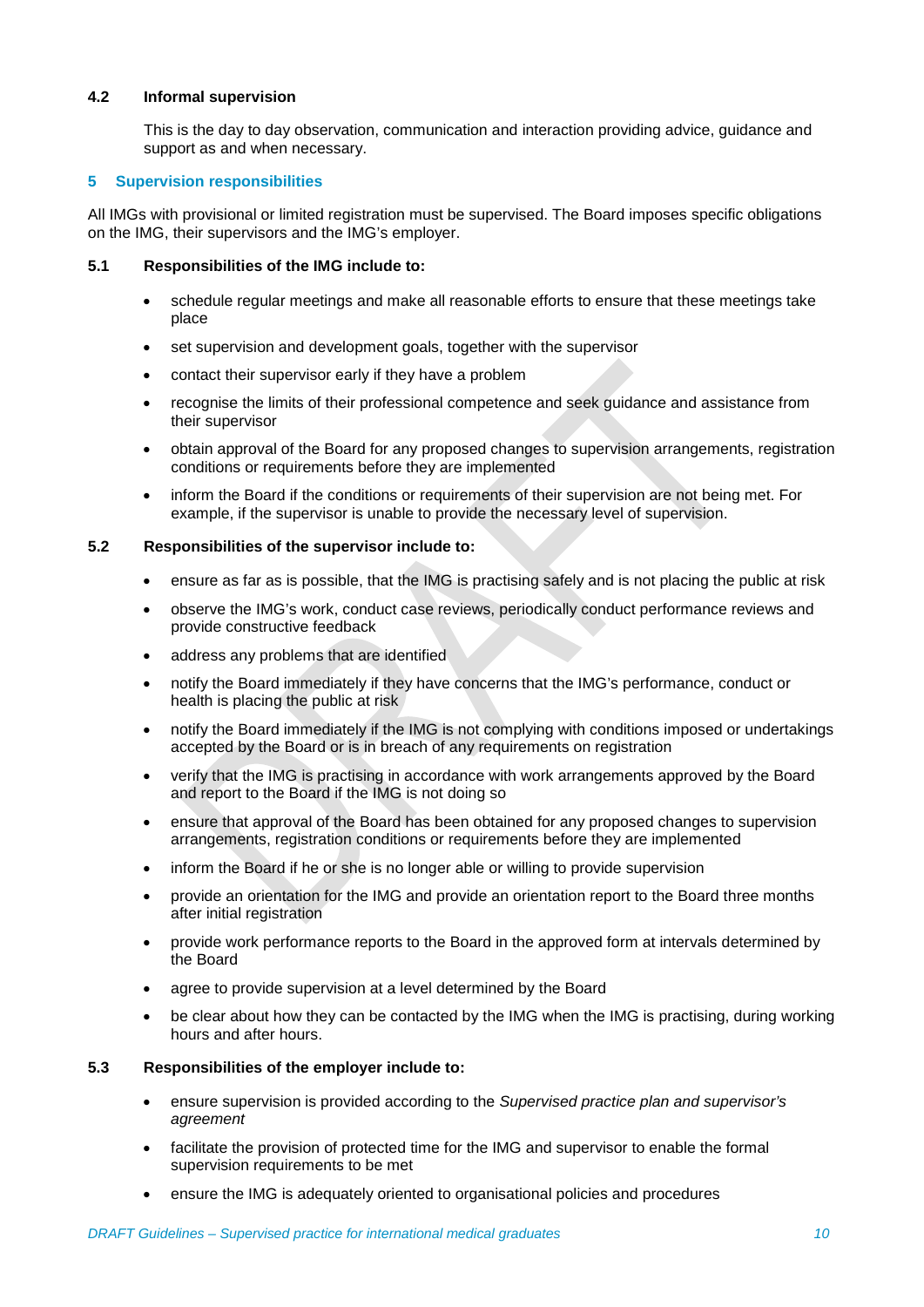advise the Board of any concerns about the IMG if they form the opinion that there is a risk to the public that they cannot adequately address by implementing local measures.

# **6 Supervision levels**

The levels of supervision are designed to ensure that the practice of the IMG is safe.

# **6.1 The level of supervision that is required will depend upon a number of factors including:**

- the IMG's qualifications
- the IMG's previous experience, especially in the type of position for which the IMG has applied
- whether the IMG has practised recently and the scope of their recent practice
- the requirements of the position including the type of skills required for the position
- the position itself, including the level of risk, the location of practice and the availability of supports (other practitioners, local hospital)
- the seniority of the position for hospital positions
- recommendations from a pre-employment structured clinical interview (PESCI) (noting that the Board may require a different level of supervision than recommended in the PESCI).

## **6.2 Supervision in general practice positions**

The Board will only approve IMGs with limited or provisional registration to work in general practice if that practice has been accredited to the *RACGP Standards for General Practices (4th edition)*. [2](#page-10-0)

The Board will decide on one of the following supervision levels for IMGs working in general practice.

## **Level 1 supervision**

The supervisor takes direct and principal responsibility for each individual patient.

- a) The supervisor must be physically present at the workplace at all times when the IMG is providing clinical care.
- b) The IMG must consult their supervisor about the management of all patients at the time of the consultation and before the patient leaves the practice.
- c) Supervision via telephone contact or other telecommunications is not permitted.

## **Level 2 supervision**

-

The supervisor shares with the IMG, responsibility for each individual patient. The supervisor must ensure that the level of responsibility that the IMG is allowed to take for patient management is based on the supervisor's assessment of the IMG's knowledge and competence.

- a) The IMG must inform their supervisor on a daily basis about the management of individual patients.
- b) Supervision must be primarily in person the supervisor must be physically present at the workplace a minimum of 80% of the time that the IMG is practising. Where the supervisor is not physically present, they must always be accessible by telephone.

<span id="page-10-0"></span><sup>&</sup>lt;sup>2</sup> Note that this is accreditation of the practice by an independent accreditation agency (Australian General Practice Accreditation Limited (AGPAL) or GPA ACCREDITATION *plus*). This is separate to accreditation of the training post against RACGP and/or ACRRM standards for general practice education and training. Accreditation for general practice education and training is not a requirement of these supervision quidelines.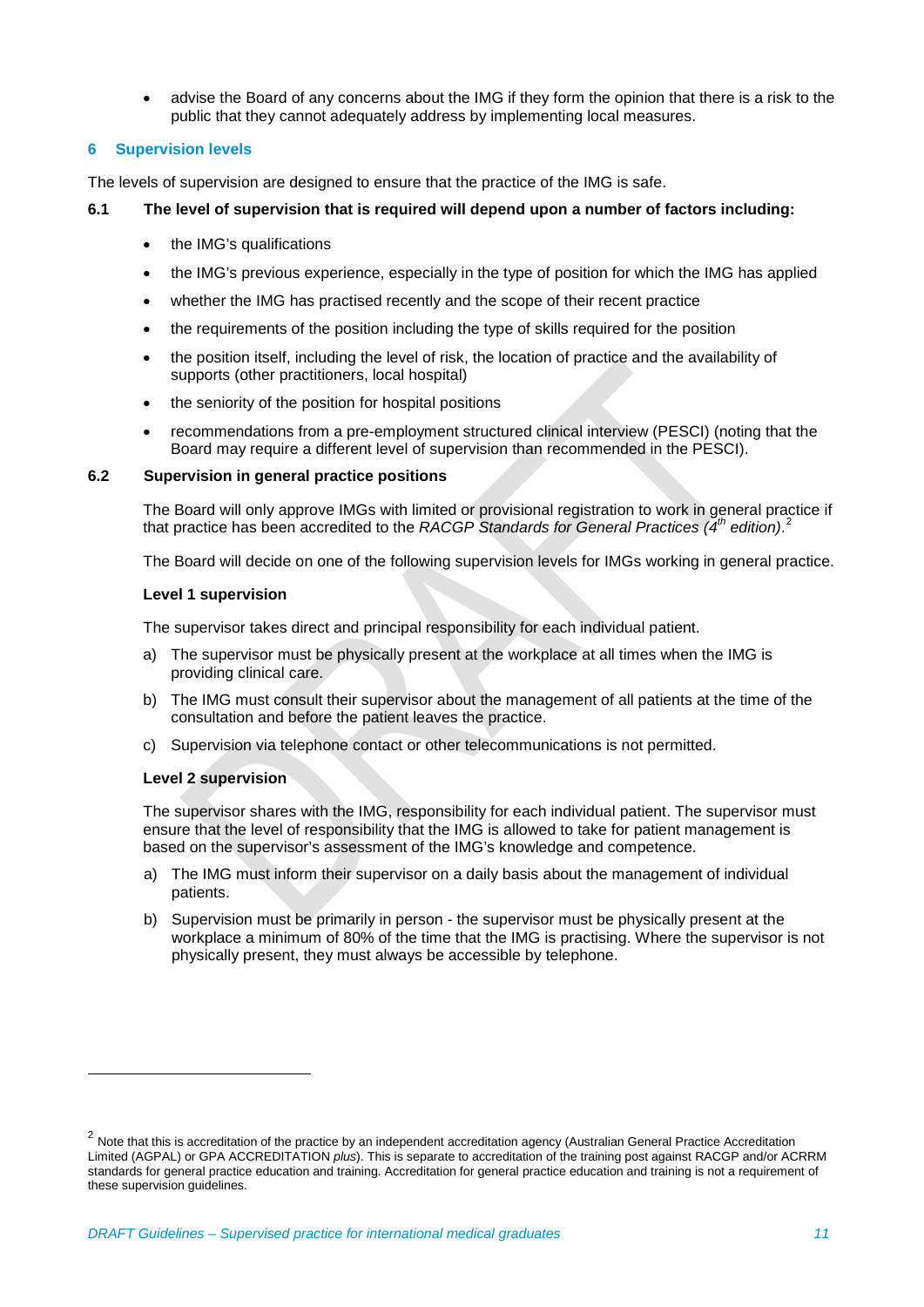# **Level 3 supervision**

The IMG takes primary responsibility for each individual patient**.**

- a) The supervisor must ensure that there are mechanisms in place for monitoring whether the IMG is practising safely.
- b) The IMG is permitted to work alone provided that the supervisor is contactable by telephone.

#### **Level 4 supervision**

The IMG takes full responsibility for each individual patient.

- a) The supervisor must oversee the IMG's practice.
- b) The supervisor must be available for consultation if the IMG requires assistance.
- c) The supervisor must periodically conduct a review of the IMG's practice.

# **6.3 Supervision in hospital-based positions**

The supervision levels described above are suited to the general practice environment. However, it may be more appropriate to use the existing hospital supervision structures and protocols for hospital-based positions. If the levels above do not correspond to the proposed level of supervision for a hospital-based position, the Board will consider other supervision structures.

# **6.4 Supervision for on-call, after hours and locum services**

An IMG may provide after hours services at their approved workplace if supervision is provided by an approved co-supervisor, term co-supervisor or temporary co-supervisor and they can comply with the supervision requirements approved by the Board. For example, an IMG in a hospital based position on level one supervision may be rostered for after hours services in the hospital if their supervisor (principal supervisor or co-supervisor) is also physically present at the workplace and is available to consult about the management of all patients at all times when the IMG is providing clinical care.

An IMG on level one or two supervision is not permitted to provide on-call, locum services or offsite (home visits).

An IMG on level three or four supervision is permitted to do on-call, locum and offsite (home) visits providing they comply with their supervision arrangements.

An IMG may work overtime or additional shifts provided they can comply with their supervision arrangements.

## **6.5 Changing supervision levels**

The Board may change the level of supervision that applies to an IMG's practice at any time during the period of limited or provisional registration.

The Board will review the work performance report which is submitted after the three month initial registration period. Based on the supervisor's report, the Board may direct that supervision continues at the specified level or may change the supervision level.

The level of supervision that applies may also be reviewed at any time during the period of supervised practice, at the request of the IMG. To request a change of supervision level, the IMG must make a request to the Board in writing.

## **7 Reporting requirements**

The Board requires supervisors to provide regular work performance reports regarding the IMGs that they are supervising.

The work performance reports should be completed and signed jointly by the principal supervisor and any co-supervisors responsible for direct supervision during the period of supervised practice.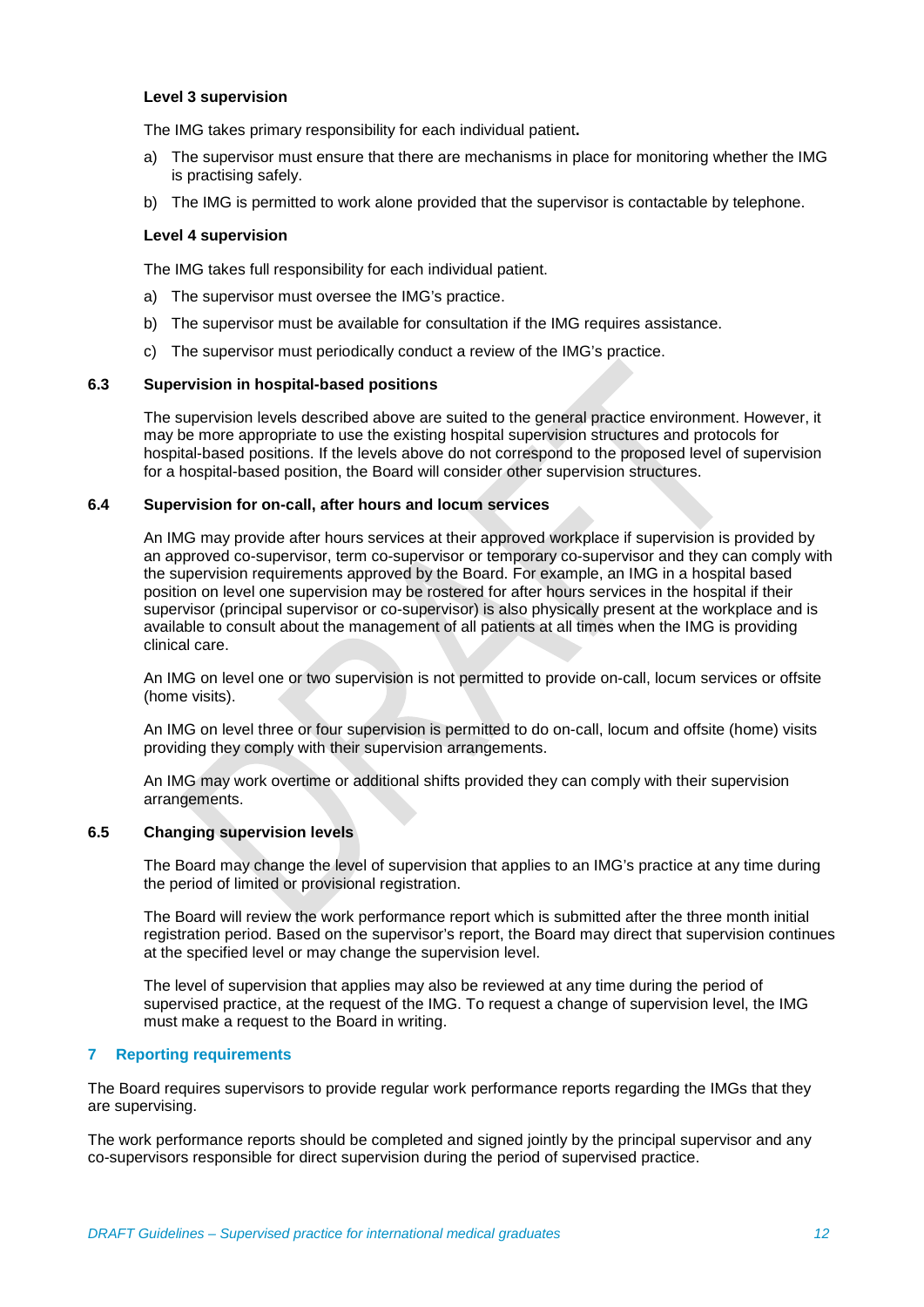If there is a change of supervisor during the period of supervision, where possible, the new supervisor should consult with the exiting supervisor to inform the work performance report.

## **7.1 Initial three month report**

At three months after initial registration supervisors must provide a report to the Board that includes:

- an **orientation report** confirming that the IMG has completed an orientation to the Australian healthcare system that addresses the requirements detailed in the Australian Medical Council Orientation Guidelines
- a **work performance report** confirming that the IMG is safe to practise in the supervised practice position that was approved by the Board in the initial application.

# **7.2 At renewal of registration**

After the first report at three months, a work performance report must be provided at the time that an application is made for renewal of, or application for registration and then annually thereafter unless otherwise directed by the Board.

The Board may require more frequent reports when there are concerns about the IMG's performance that may potentially result in risk to the safety of the public.

# **7.3 Reporting requirements for IMGs with provisional registration**

IMGs with provisional registration may be eligible for general registration at the end of 12 months supervised practice. The work reports at the end of 12 months supervised practice for these practitioners should include:

- the rotations that the IMG has been practising in, or the scope of their clinical practice
- whether or not the IMG has met the standard expected for general registration and whether they are practising at least at the level of an Australian qualified intern at the end of their intern year.

# **7.4 Format of reports**

Reports for IMGs who are not in the specialist pathway must be in the format specified by the Board which includes an IMG self assessment for comparison with the supervisor's assessment. Templates for the orientation report and the work performance report are provided.

IMGs with limited or provisional registration who are on the specialist pathway should follow the supervision and feedback requirements that are defined by the specialist college. The Board will accept work performance reports in the format specified by the relevant specialist college.

# **8 Audit of supervision requirements**

IMGs and their supervisors may be audited to check compliance with the Board's supervision requirements. The IMG, their supervisors and the IMG's employer may be required to provide evidence that the IMG is practising in accordance with their level of supervision.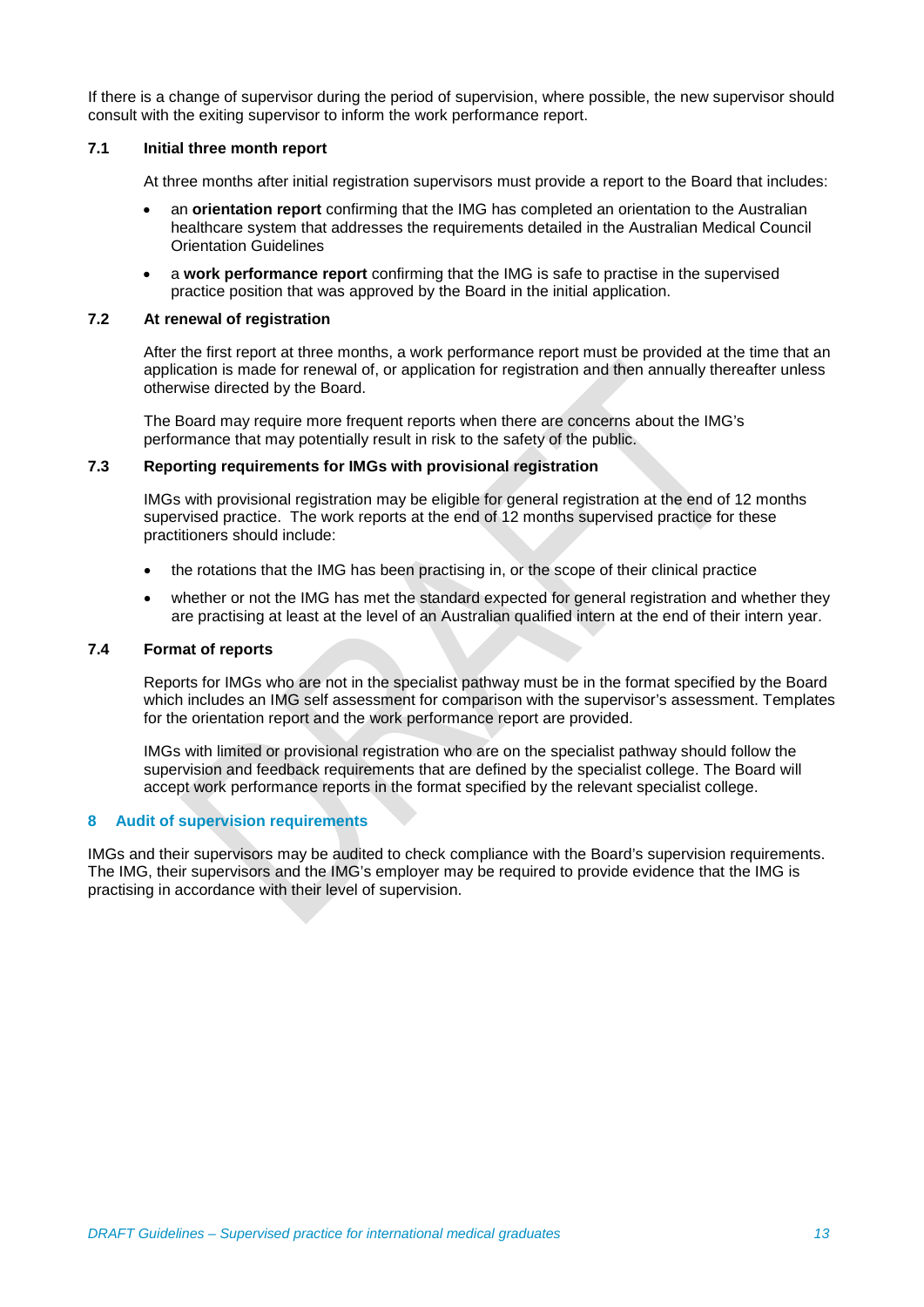

# Supervised practice plan and supervisor's agreement for international medical graduates

# **Principal supervisor and co-supervisors**

This supervised practice plan and supervisor's agreement form is to be completed by the supervisor and applicant for limited or provisional registration when:

- 1. applying for limited or provisional registration
- 2. seeking approval to change current supervised practice arrangements.

Completing this form:

- read and complete all sections
- ensure that all pages and required attachments are returned to AHPRA
- type or print clearly in BLOCK LETTERS.

# **Details of applicant/International medical graduate**

| Family name:                                   |  |
|------------------------------------------------|--|
| First given name:                              |  |
| Registration number (if registered):           |  |
| Position/title:                                |  |
| Name of employing organisation:                |  |
| Locations at which the IMG will be practising: |  |
| Daytime telephone number:                      |  |
| Email address:                                 |  |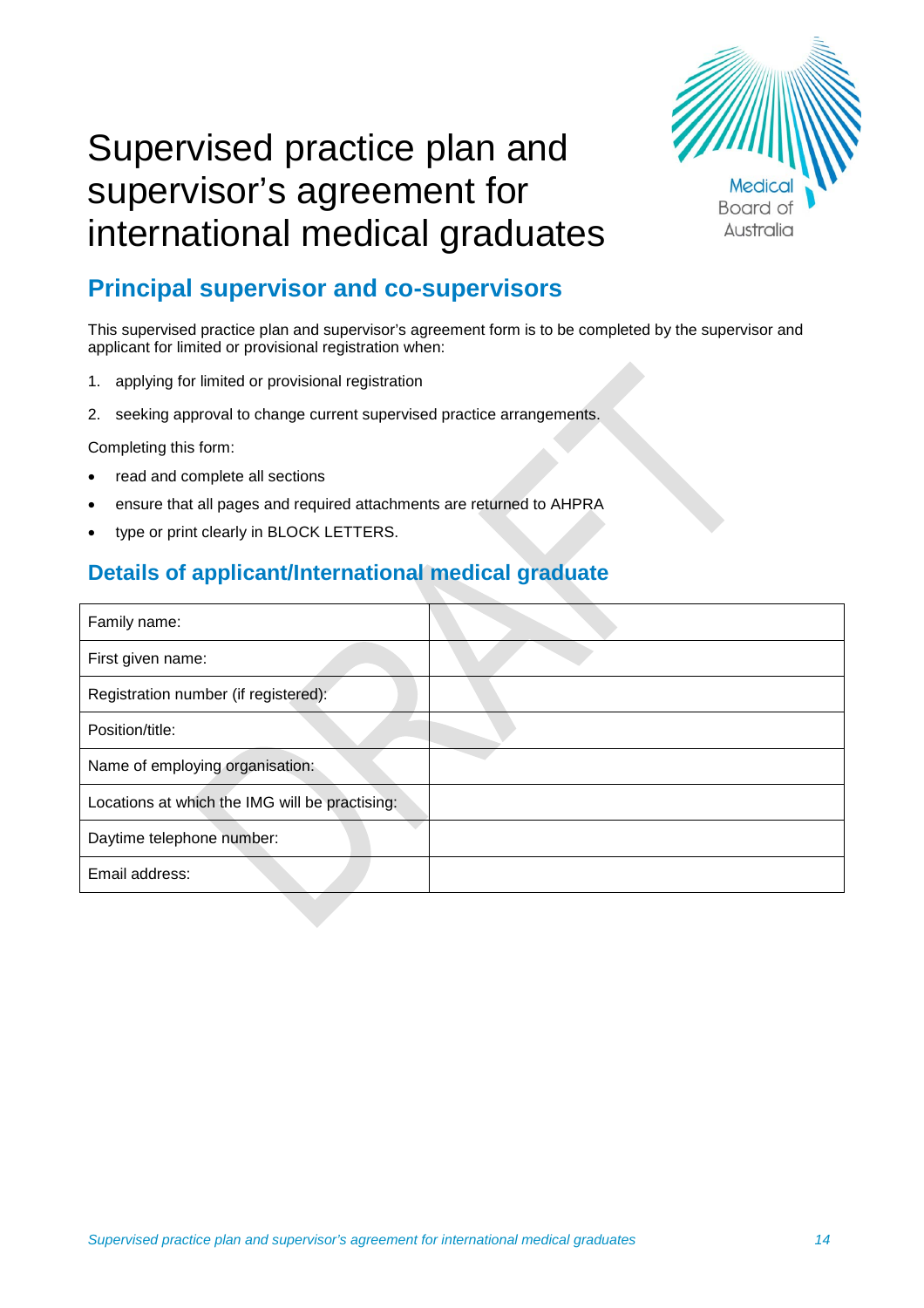# **Details of proposed principal supervisor**

If the proposed supervisor is not qualified in the same field of medicine as the proposed position for the IMG, please provide a written explanation as to why supervision will not be undertaken by a person qualified in the same field of practice and how it is proposed that effective supervision will be undertaken.

Directors of Medical Services or Directors of Clinical Training (or equivalent) who are approved as principal supervisors and who take responsibility for appointing term co-supervisors for IMGs are exempt from this requirement, but must ensure that each term co-supervisor is qualified in the relevant field of medicine for each of the terms of the proposed position for the IMG.

| Family name:            |  |
|-------------------------|--|
| First given name:       |  |
| Registration number:    |  |
| Registration type:      |  |
| Qualifications:         |  |
| Position/Title:         |  |
| Organisation name:      |  |
| Organisation locations: |  |
| Daytime contact number: |  |
| Email address:          |  |

## **Names, registration numbers and supervision level of other registrants currently supervised by the principal supervisor.**

The Board will not normally approve any practitioner to have direct supervisory responsibility for more than four doctors. Practitioners cannot be the direct supervisor for more than one IMG on level one supervision unless they do not consult with (their own) patients while supervising IMGs. Prospective supervisors who are proposing to supervise more than four doctors must provide a proposal to the Board about how they will provide supervision to each registrant.

A Director of Medical Services or Director of Clinical Training (or equivalent) who is approved as a principal supervisor, and who takes responsibility for appointing term co-supervisors, must ensure that in delegating supervision, that term co-supervisors will not supervise more than four registrants at a time. Otherwise they are required to provide a proposal to the Board about how they will provide supervision to each registrant.

| Name | Registration number | Level of supervision |
|------|---------------------|----------------------|
|      |                     |                      |
|      |                     |                      |
|      |                     |                      |
|      |                     |                      |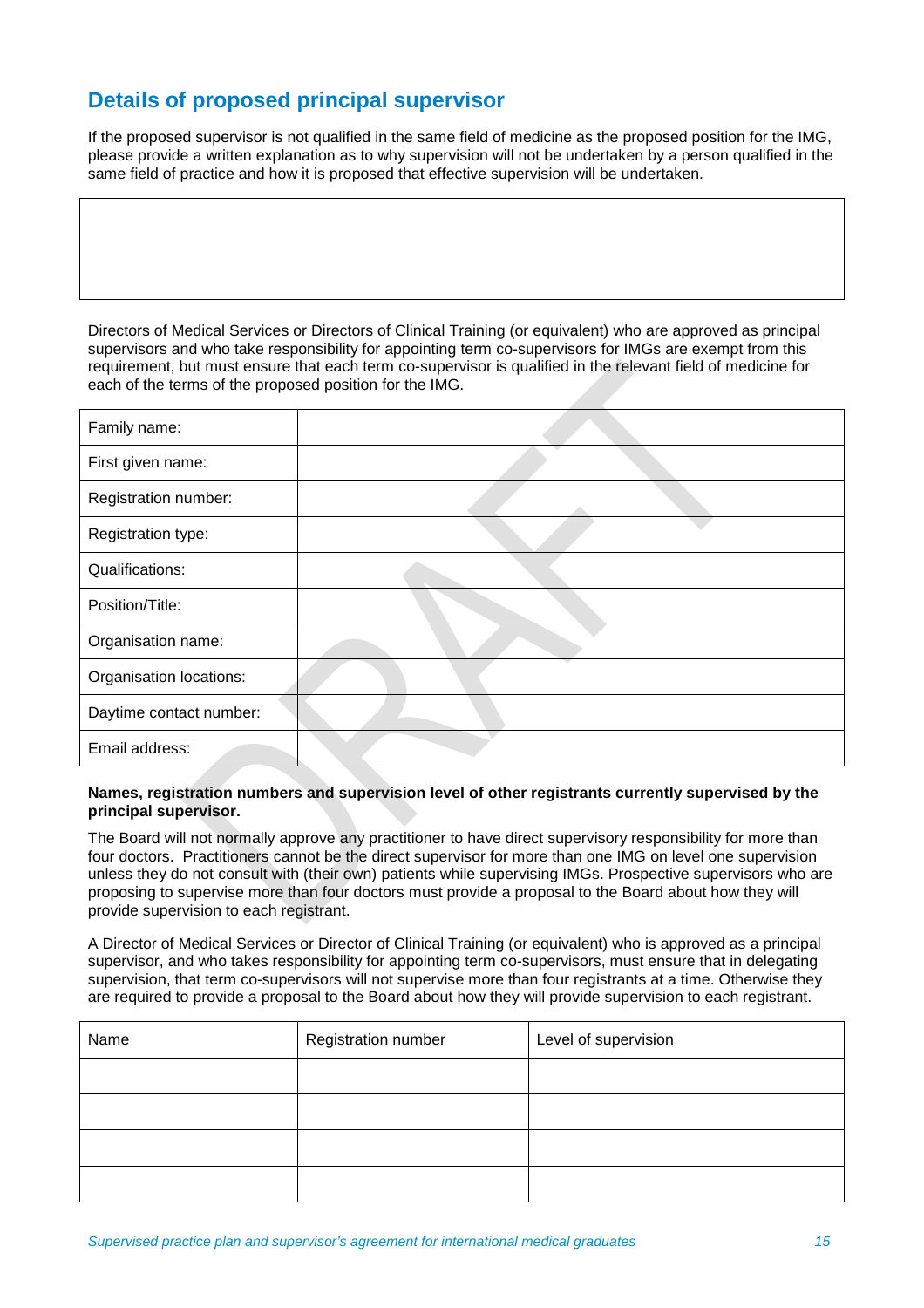# **Details of proposed co-supervisors**

The Board expects principal supervisors to be responsible for the adequate supervision of IMGs regardless of whether co-supervisors have been nominated to supervise the day-to-day practice of IMGs. The principal supervisor is expected to sign off the supervision reports required by the Board.

One or more **co-supervisors** should also be appointed to ensure the IMG is supervised when the principal supervisor is absent. If a co-supervisor cannot be appointed in advance, the principal supervisor must inform the Board what arrangements will be made for the principal supervisor's absence, for example, for sick leave or annual leave.

A Director of Medical Services or Director of Clinical Training (or equivalent) who takes responsibility for appointing term co-supervisors may be exempt from completing this section but must confirm that any term co-supervisors appointed meet the requirements defined in the guidelines.

# **Details of co-supervisor 1**

| Family name:            |  |
|-------------------------|--|
| First given name:       |  |
| Registration number:    |  |
| Registration type:      |  |
| Qualifications:         |  |
| Position/Title:         |  |
| Organisation name:      |  |
| Organisation locations: |  |
| Daytime contact number: |  |
| Email address:          |  |

Names, registration numbers and supervision level of other registrants currently supervised by co-supervisor 1

| Name | <b>Registration number</b> | Level of supervision |
|------|----------------------------|----------------------|
|      |                            |                      |
|      |                            |                      |
|      |                            |                      |
|      |                            |                      |

# **Details of co-supervisor 2 (if applicable)**

| Family name:         |  |
|----------------------|--|
| First given name:    |  |
| Registration number: |  |
| Registration type:   |  |
| Qualifications:      |  |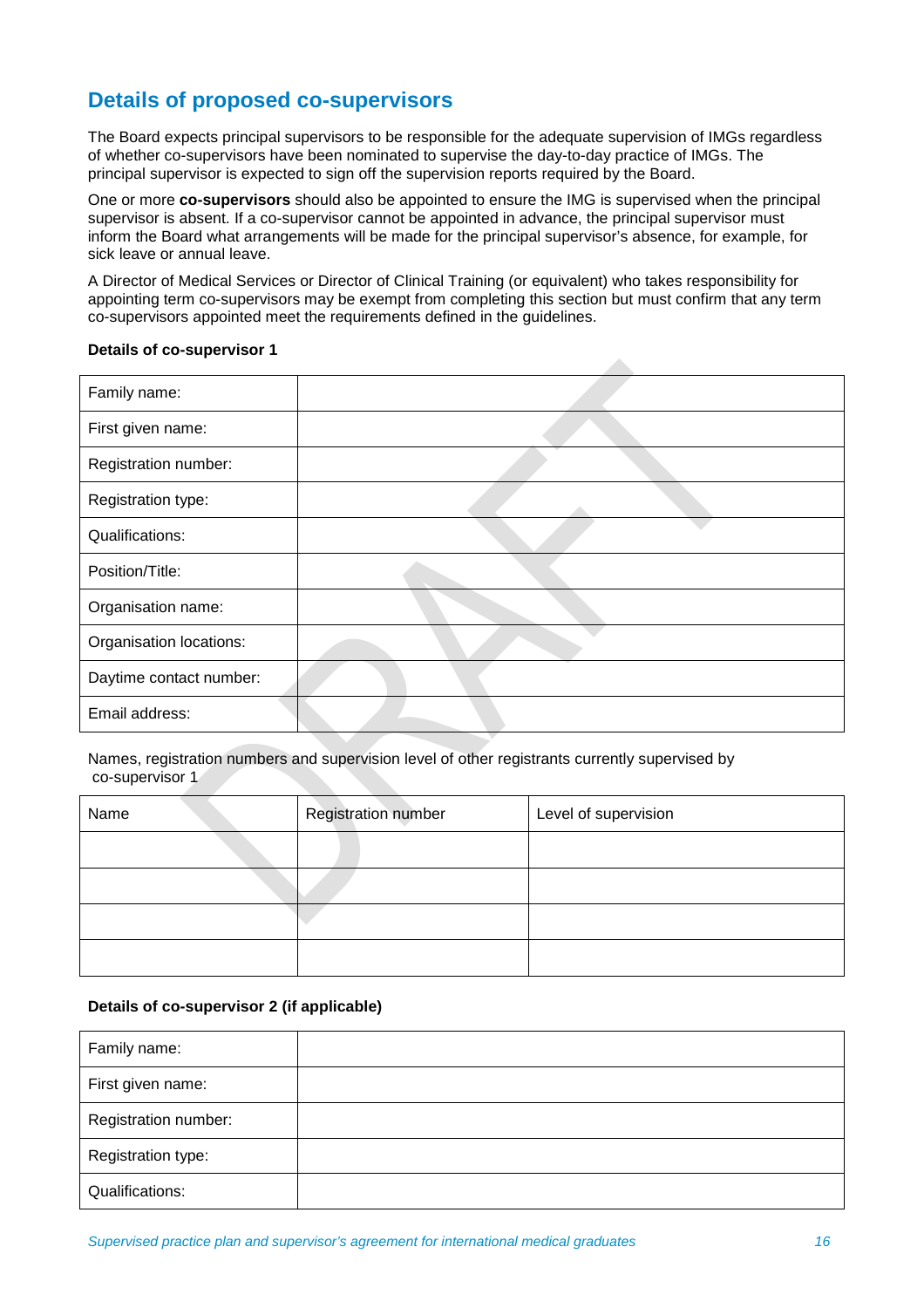| Position/Title:         |  |
|-------------------------|--|
| Organisation name:      |  |
| Organisation locations: |  |
| Daytime contact number: |  |
| Email address:          |  |

Names, registration numbers and supervision level of other registrants currently supervised by co-supervisor 2

| Name                                       | <b>Registration number</b> | Level of supervision |
|--------------------------------------------|----------------------------|----------------------|
|                                            |                            |                      |
|                                            |                            |                      |
|                                            |                            |                      |
|                                            |                            |                      |
| Details of co-supervisor 3 (if applicable) |                            |                      |

# **Details of co-supervisor 3 (if applicable)**

| Family name:            |  |
|-------------------------|--|
| First given name:       |  |
| Registration number:    |  |
| Registration type:      |  |
| Qualifications:         |  |
| Position/Title:         |  |
| Organisation name:      |  |
| Organisation locations: |  |
| Daytime contact number: |  |
| Email address:          |  |

Names, registration numbers and supervision level of other registrants currently supervised by co-supervisor 3

| Name | Registration number | Level of supervision |
|------|---------------------|----------------------|
|      |                     |                      |
|      |                     |                      |
|      |                     |                      |
|      |                     |                      |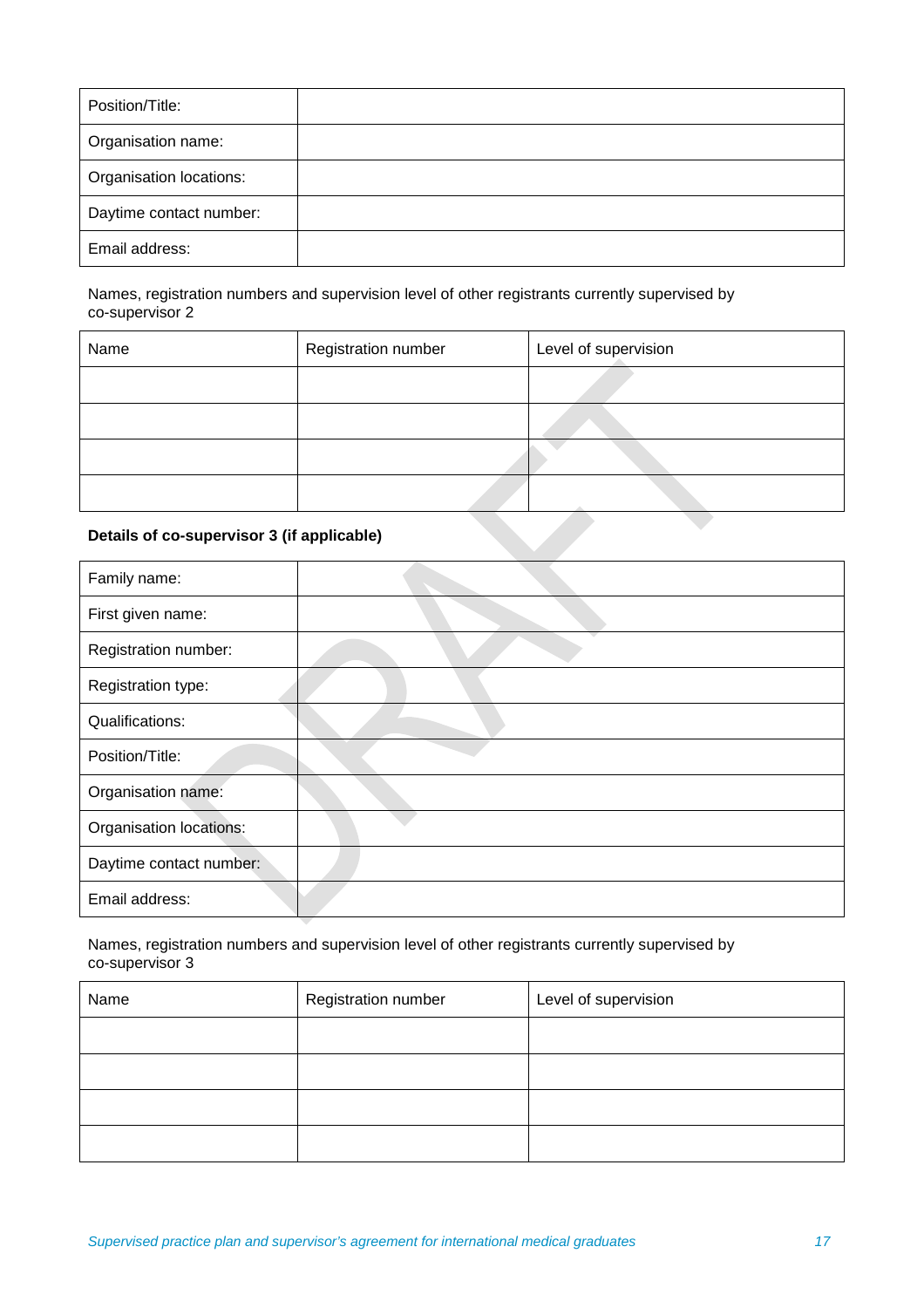# **The proposed supervised practice plan**

# **ALL SECTIONS MUST BE COMPLETED**

Please ensure the details of the supervised practice plan are completed by the principal supervisor together with the IMG.

Use the space below or attach your own supervised practice plan which includes these elements.

**Learning objectives and recommended training/further professional development**

# **Frequency of meetings with principal supervisor and type of meetings**

*e.g. face to face, teleconference etc*

# **Availability of co-supervisors for assistance. How will the IMG seek assistance?**

*e.g. face to face, telephone etc.*

## **How will the IMG's performance be assessed?**

*e.g. direct observation of practice, medical record reviews, case reviews etc.*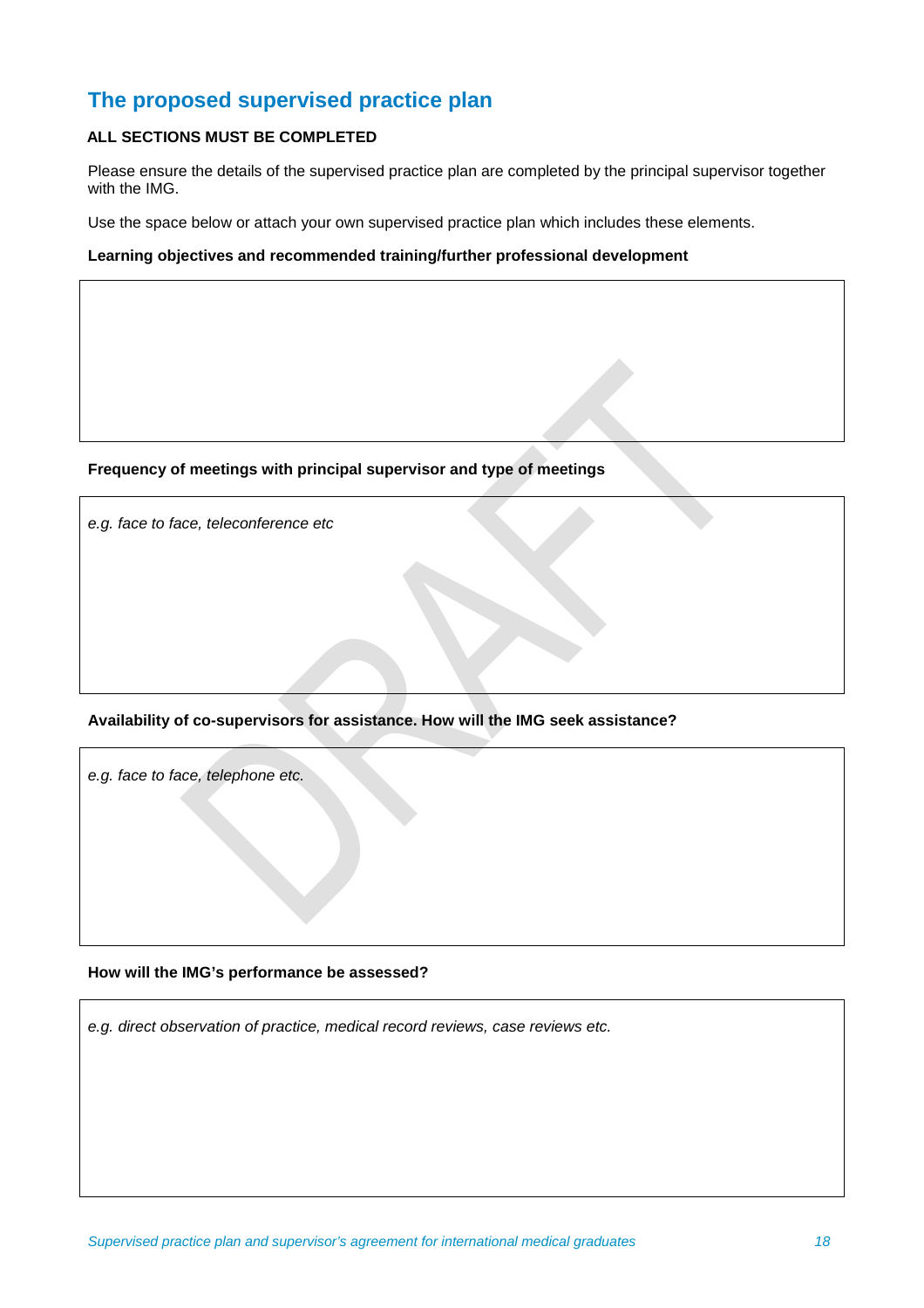# **Signatures**

| Applicant/IMG:        | Date: |
|-----------------------|-------|
| Print name:           |       |
|                       |       |
| Principal supervisor: | Date: |
| Print name:           |       |
|                       |       |
| Co-supervisor (1):    | Date: |
| Print name:           |       |
|                       |       |
| Co-supervisor (2):    | Date: |
| Print name:           |       |
|                       |       |
| Co-supervisor (3):    | Date: |
| Print name:           |       |

# **Principal supervisor's agreement**

I agree to be the principal supervisor of (name of IMG)

I confirm that I can provide the following levels of supervision. I understand that the level of supervision will be determined by the Board.

 $\checkmark$  Please mark the relevant boxes

Refer to the *Guidelines: Supervised practice for international medical graduates* for a full description for each level of supervision.

 $\Box$ Level 1 – the supervisor takes direct and principal responsibility for each individual patient

 $\Box$ Level 2 – the supervisor shares with the IMG responsibility for each individual patient

Level 3 – the IMG takes primary responsibility for each individual patient  $\Box$ 

 $\Box$ **Level 4** – the IMG takes full responsibility for each individual patient

If the above levels do not correspond to the proposed level of supervision for a hospital based position, describe the level of supervision and supervision structures.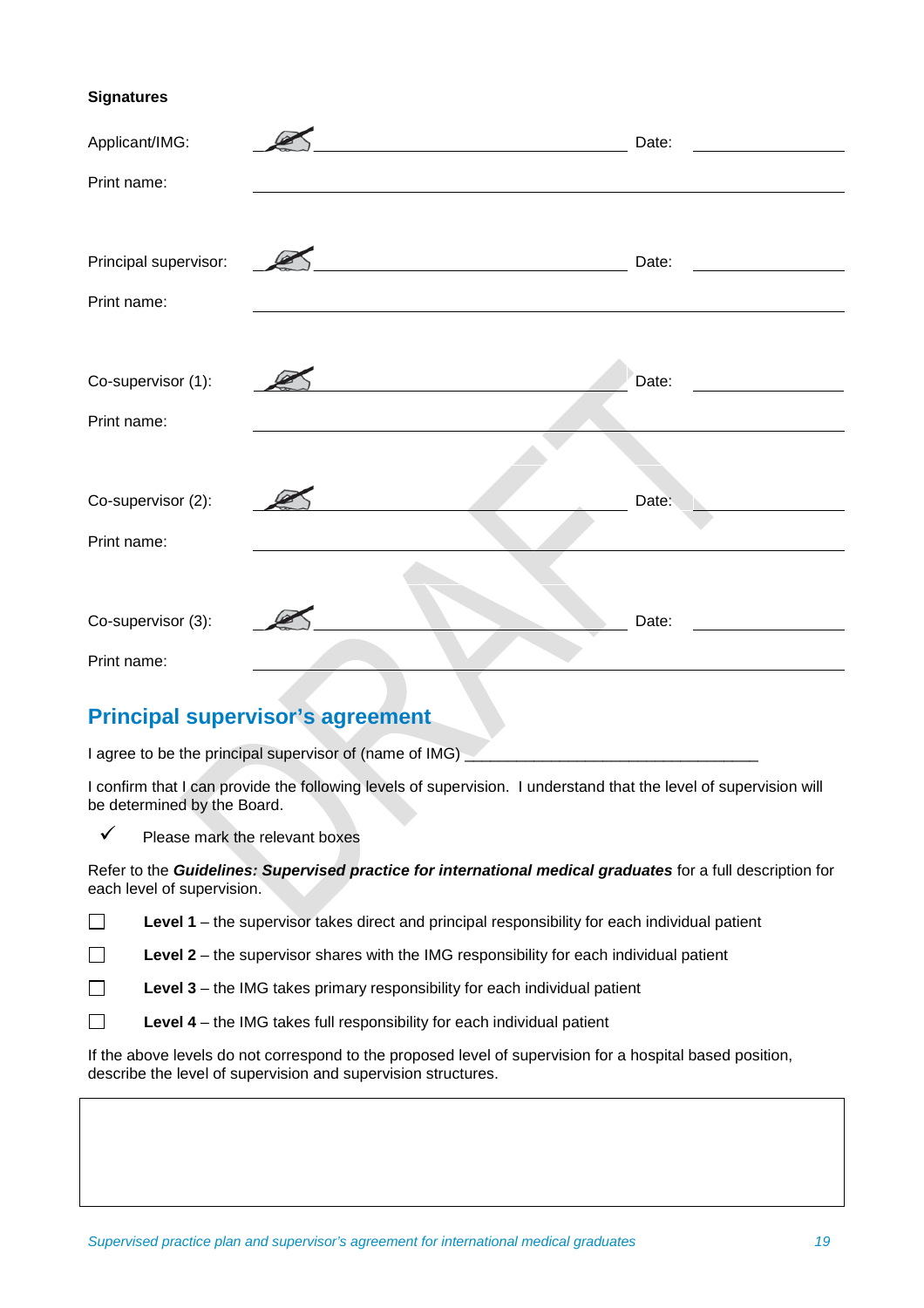I further agree to:

- 1. ensure as far as possible, that the IMG is practising safely and is not placing the public at risk
- 2. observe the IMG's work (or where applicable, delegate the observation of day-to-day work to appropriately qualified co-supervisors), conduct case reviews, periodically conduct performance reviews and address any problems that are identified
- 3. ensure that any **term co-supervisors** that I appoint meet the requirements set in the Board's guidelines (this is only applicable to Directors of Medical Services or Directors of Clinical Training (or equivalent) in a hospital setting)
- 4. ensure before I delegate supervision to a **temporary co-supervisor**, that he/she has general and/or specialist registration and is appropriately experienced to provide the supervision
- 5. notify the Board immediately if I have concerns about the IMG's clinical performance, health or conduct or if the IMG fails to comply with conditions, undertakings or requirements of registration
- 6. ensure that the IMG practises in accordance with work arrangements approved by the Board
- 7. ensure that Board approval has been obtained for any proposed changes to supervision or work arrangements before they are implemented
- 8. inform the Board if I am no longer able or willing to undertake the role of the IMG's supervisor
- 9. provide reports to the Board in a form approved by the Board including an orientation report and a work performance report after three months initial registration and work performance reports at renewal or new application or at subsequent intervals as determined by the Board.

| Principal supervisor: | $\sim$ | Date: |  |
|-----------------------|--------|-------|--|
| Print name:           |        |       |  |

**Post the completed** *Supervised practice plan and supervisor's agreement* **with the IMG's application form for limited or provisional registration to:**

| Mail: | AHPRA                |
|-------|----------------------|
|       | GPO Box 9958         |
|       | In your capital city |

In person: Attend your local state or territory AHPRA office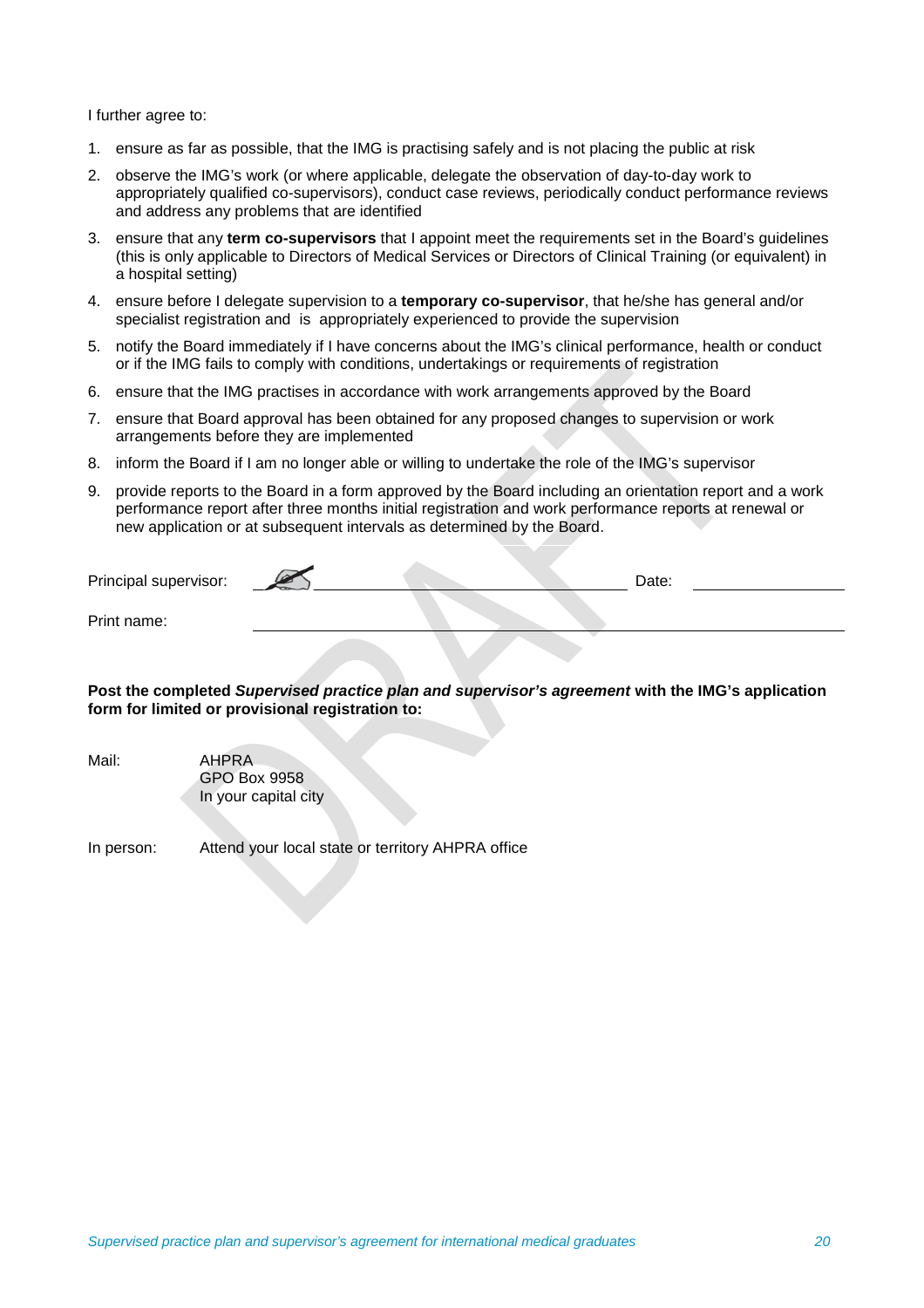

# Orientation report for international medical graduates

The international medical graduate and the supervisor complete this orientation report

- 1. after the first three months of initial registration, and
- 2. in addition to a work performance report.

Completing this form:

- read and complete all sections
- ensure that all pages are returned to AHPRA
- type or print clearly in BLOCK LETTERS
- $\checkmark$  mark off each section when covered

# **Details of international medical graduate**

| Name of IMG:                          |  |
|---------------------------------------|--|
| Registration number:                  |  |
| Dated commenced in approved position: |  |

# **Orientation report**

Medical practitioners should be familiar with the structure of the Australian health care system and the roles of the various bodies with which contact would occur or which have particular areas of responsibility.

# **Orientation to the Australian healthcare system**

- $\Box$ Structure and funding of the Australian healthcare system, interface between private and public health services
- $\Box$ State Department of Health, Department of Veterans Affairs, Medicare Australia, Workcover authority
- $\Box$ Medical Board of Australia — registration, professional performance, conduct and health assessment and monitoring relevant under the Health Practitioner Regulation National Law as in force in each state and territory
- Australian Medical Association (AMA), Specialist colleges, Postgraduate Medical Councils
- $\Box$ Provider and Prescriber numbers
- $\Box$ Prescribing — Pharmaceutical Benefits Scheme, authority prescriptions, therapeutic guidelines
- $\Box$ Doctor's bag — legal, requirements relating to S8 prescribing, drugs of dependence
- $\Box$ Referral system — pathology, radiology, other specialists, allied health services, hospital emergency departments, Ambulance Service, community services, local support groups. The employer should provide a list of service providers and their contact details
- Other contact phone numbers supervisors, interpreter service, drugs and poisons information  $\Box$ service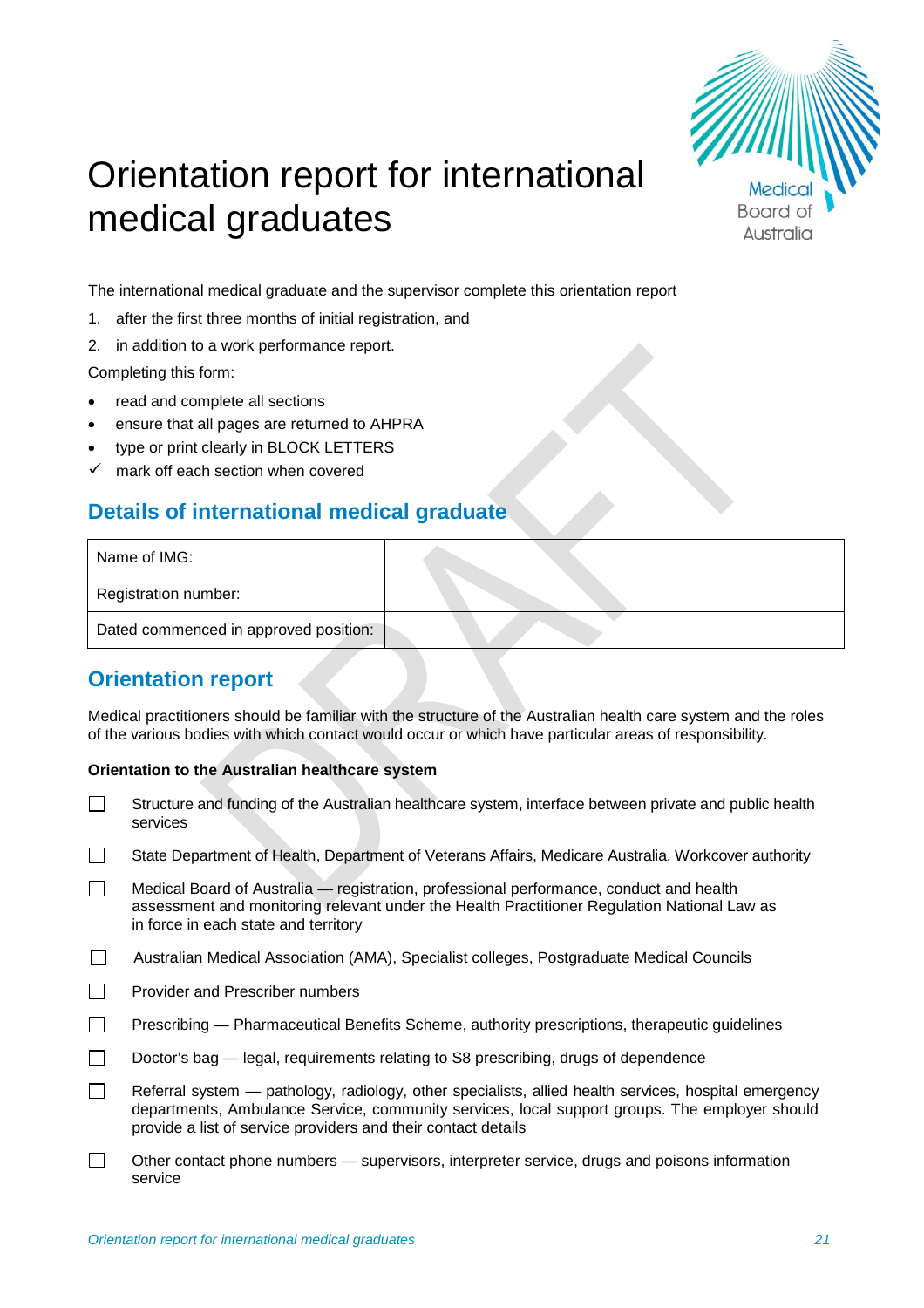# **Orientation to the hospital/practice**

- $\Box$ Policy and procedures manual — including infection control, patient confidentiality, clinical records, complaint processes  $\Box$ IT systems e.g. prescribing, pathology and radiology ordering and reporting  $\Box$ Infection control  $\Box$ Occupational health and safety **Orientation to legislation and professional practice**  $\Box$ Legislative framework governing practice in state or territory, including the Coroner's Act  $\Box$ Litigation and indemnity  $\Box$ Patient rights and responsibilities, patient complaints  $\Box$ Patient consent and adolescent autonomy  $\Box$ Access to health/medical records  $\Box$ Organ transplantation **Professional development**  $\Box$ Medical education and training, and access to clinical publications  $\Box$ Therapeutic Guidelines, Australian Medicines Handbook, relevant college guidelines, Cochrane Database **Cultural diversity and social context of care**  $\Box$ Cultural awareness and respect  $\Box$ Australian society, including multiculturalism, the status of women, children and the elderly  $\Box$ Aboriginal and Torres Strait Islander culture
	- $\Box$ Suspected child abuse and domestic violence
	- $\Box$ Drug seeking patient
	- $\Box$ Doctor/patient relationship

# **Other topics included in initial orientation:**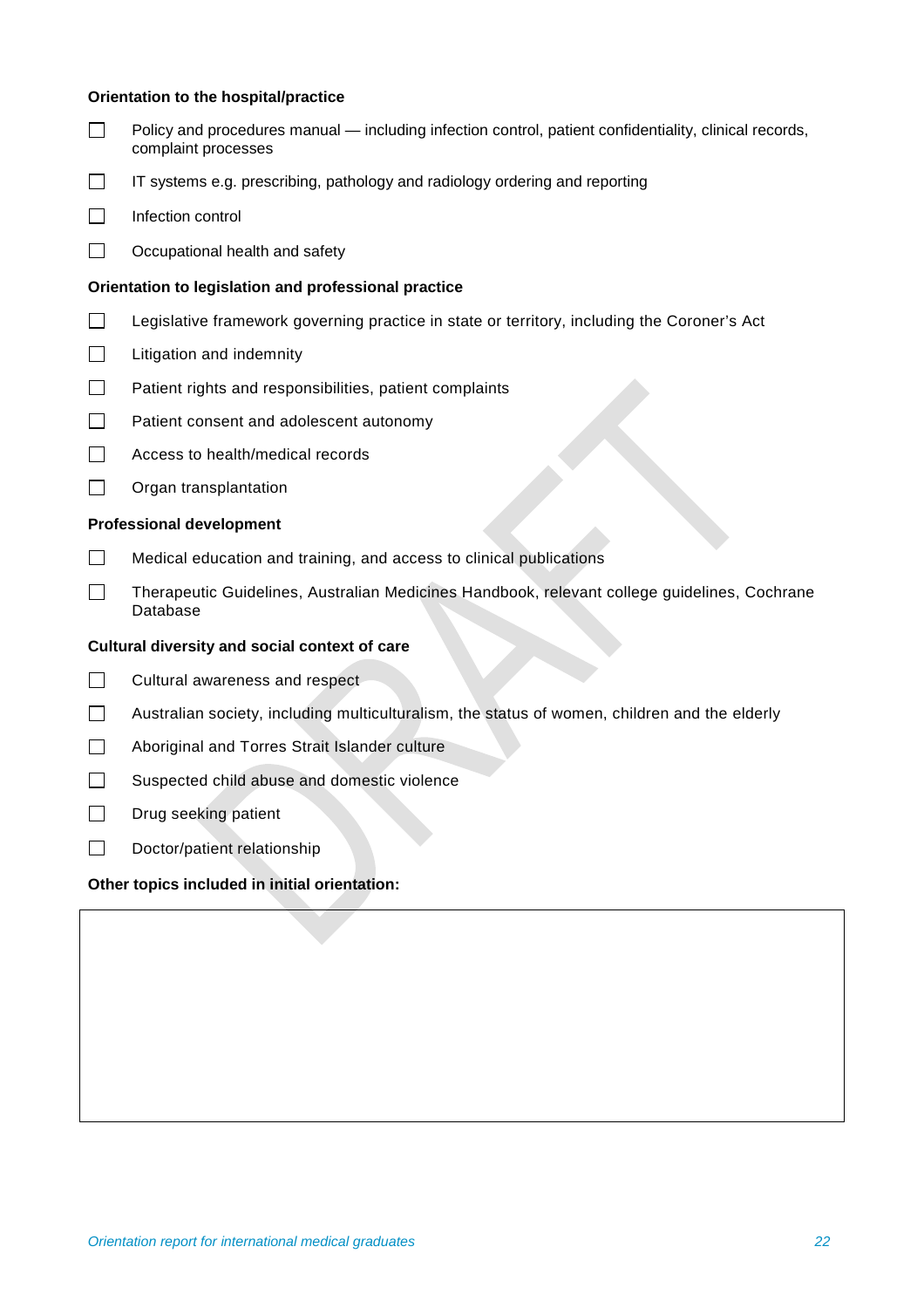# **Signatures**

| IMG:                                    | Date:                                               |  |
|-----------------------------------------|-----------------------------------------------------|--|
| Print name:                             |                                                     |  |
|                                         |                                                     |  |
| Principal supervisor:                   | Date:<br><u> 1980 - Johann Barn, mars ann an t-</u> |  |
| Print name:                             |                                                     |  |
| If relevant, co-supervisor's signatures |                                                     |  |
| Co-supervisor (1):                      | Date:                                               |  |
| Print name:                             |                                                     |  |
|                                         |                                                     |  |
| Co-supervisor (2):                      | Date:                                               |  |
| Print name:                             |                                                     |  |
|                                         |                                                     |  |
| Co-supervisor (3):                      | Date:                                               |  |
| Print name:                             |                                                     |  |
|                                         |                                                     |  |
|                                         |                                                     |  |
|                                         |                                                     |  |
|                                         |                                                     |  |
|                                         |                                                     |  |
|                                         |                                                     |  |
|                                         |                                                     |  |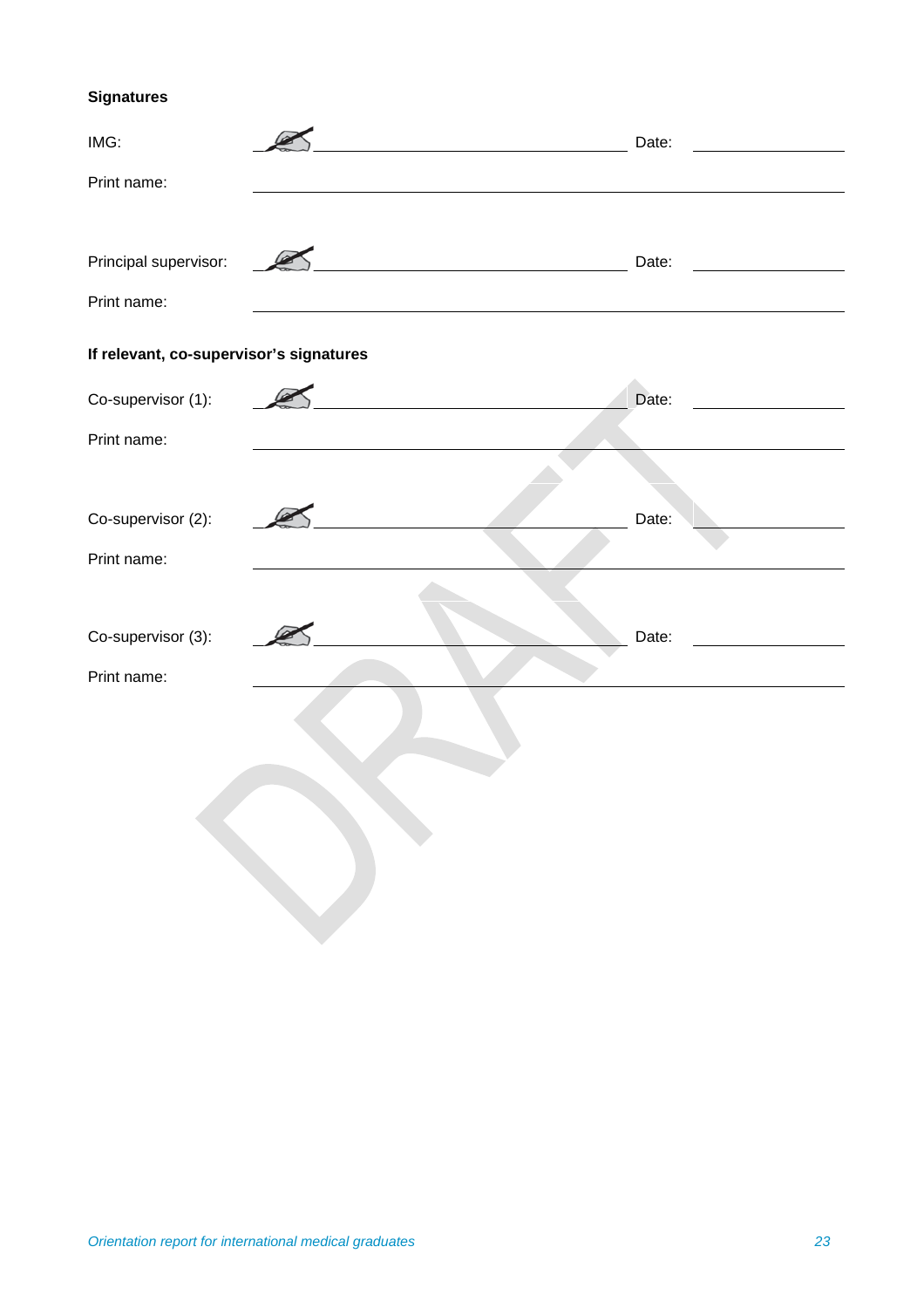

# Work performance report for international medical graduates with limited or provisional registration

This form is to be completed by the international medical graduate (IMG) with limited or provisional registration and their Board approved supervisors at intervals as specified by the Board. This is usually at three months after initial registration and then at renewal of registration or new application (usually annually).

Completing this form:

- read and complete all sections
- ensure that all pages and required attachments are returned to AHPRA
- type or print clearly in BLOCK LETTERS.

# **Instructions for the international medical graduate**

- You should complete this form first. This enables you to identify your strengths and areas for further improvement.
- Using the appraisal criteria (1- 4) at the top of the columns, complete the form by **initialing** each box which you believe best describes your performance for each statement. Once completed, give the form to your supervisor to complete. You must discuss this review with your approved principal supervisor and co-supervisors. At the end of the feedback session, sign the form before sending it to the Board.

# **Instructions for the principal supervisor**

- Consult the appraisal criteria (1- 4) at the top of the columns and **initial** the appropriate 'supervisor' box which best describes the performance of this IMG. Consider input from co-supervisors of the IMG to ensure that a thorough and accurate assessment is made. **The performance should be compared to the expected performance for this level of position.**
- You may wish to seek input into the assessment from other clinical and administrative staff (including previous supervisors and co-supervisors who should be listed on this form), who may be more familiar with some aspects of the IMG's performance.
- Arrange a mutually agreed time to meet with the IMG and discuss the review.
- Complete the 'recommendation' section.
- Both you and the IMG must sign the form at the end of the feedback session and the form must be sent to AHPRA.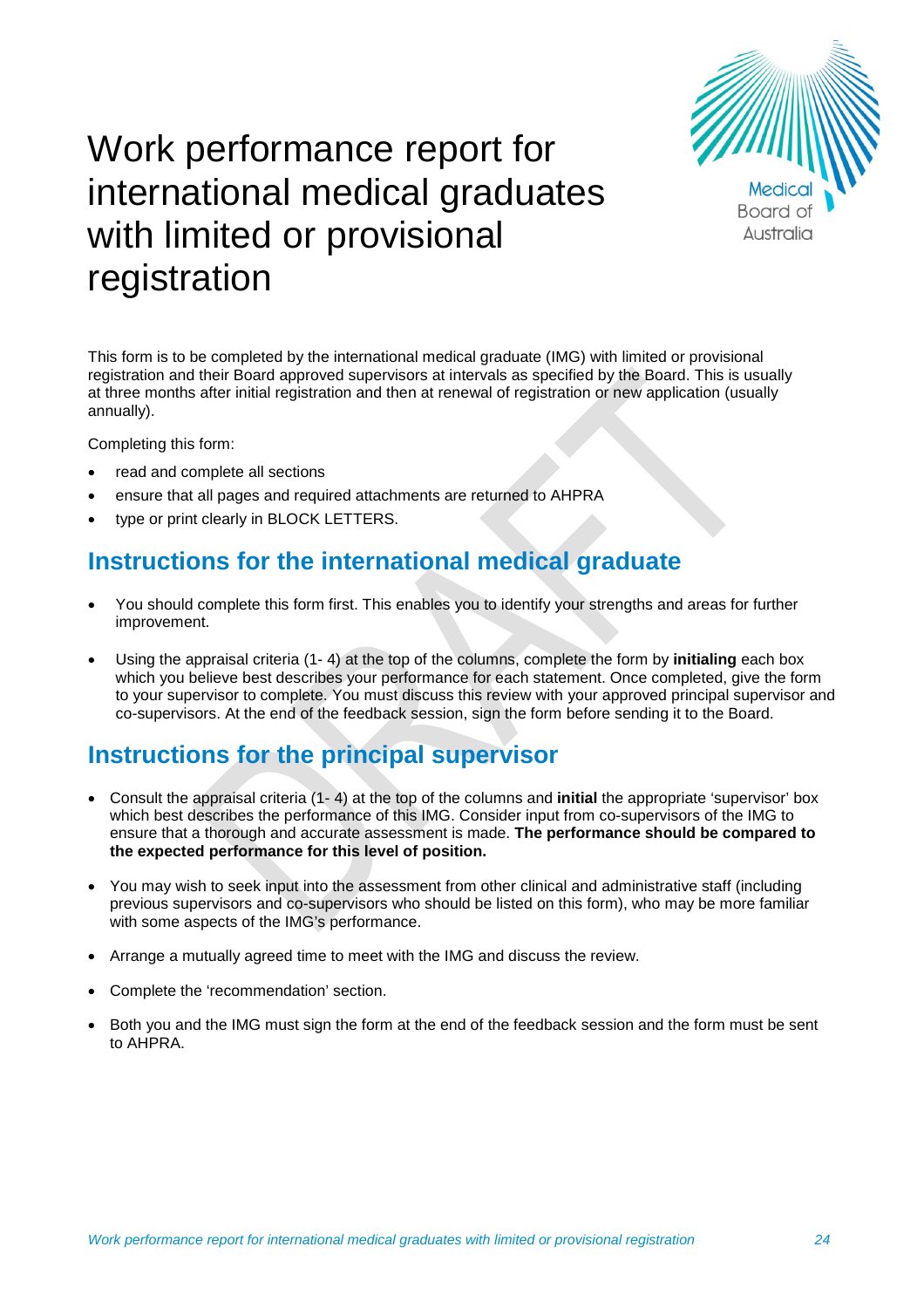# **Details of international medical graduate**

| Family name:                                       |       |     |
|----------------------------------------------------|-------|-----|
| First given name:                                  |       |     |
| Registration number:                               |       |     |
| Assessment period:                                 | from: | to: |
| Position held:                                     |       |     |
| Name of hospital/practice/unit:                    |       |     |
| Locations at which the IMG has been<br>practising: |       |     |

# **Principal supervisor's details**

| Principal supervisor's name: |  |
|------------------------------|--|
| Registration number:         |  |

# **Co-supervisor's details**

| Co-supervisor's name: |  |
|-----------------------|--|
| Registration number:  |  |

| Registration number: |  |
|----------------------|--|

| Co-supervisor's name: |  |
|-----------------------|--|
| Registration number:  |  |

# **Describe the nature and level of the supervision** (e.g. direct supervision or contact hours per day/week, case review and level 1, 2, 3 or 4 if relevant):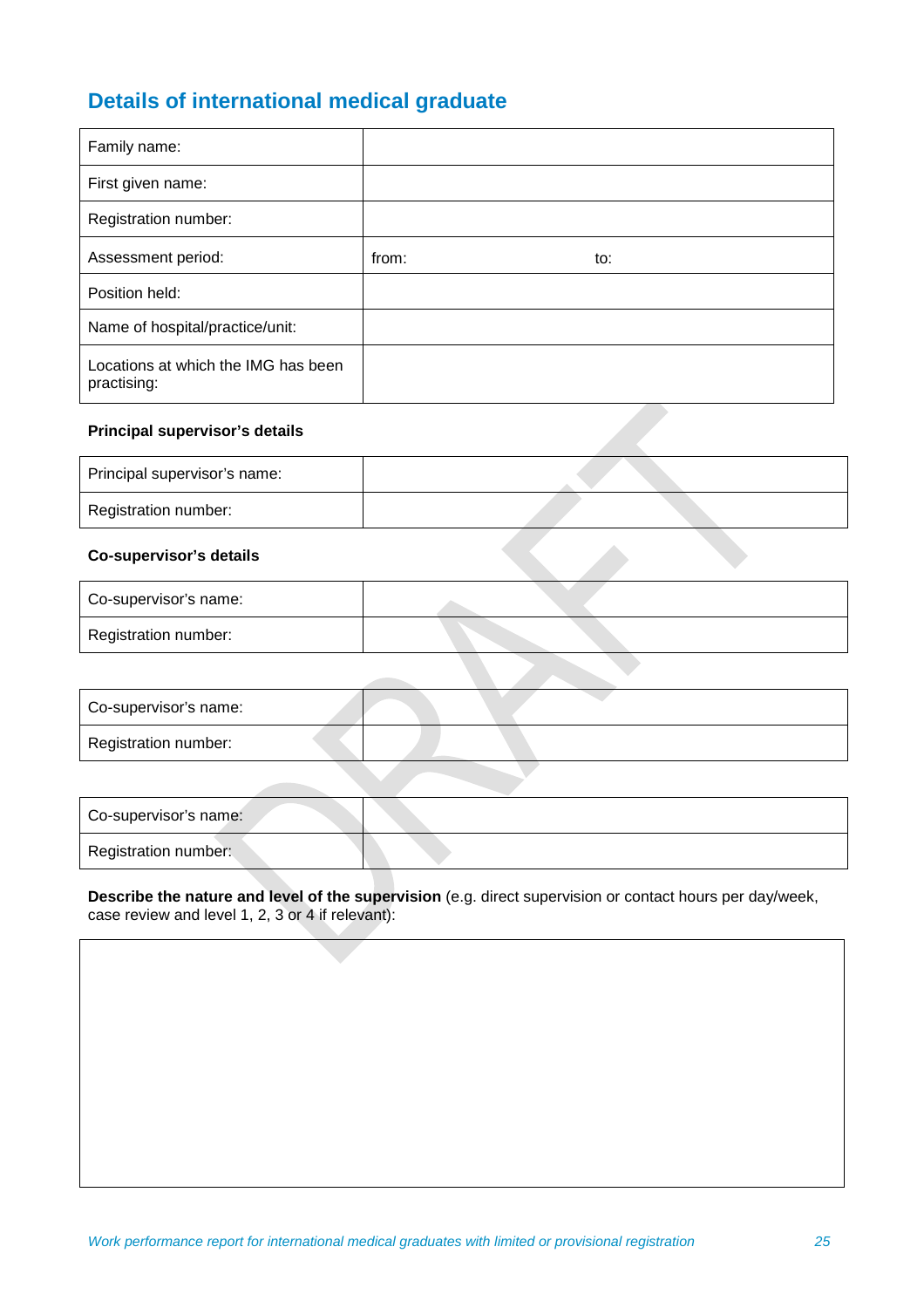# **Performance**

Initial the box under each appraisal criteria (1- 4) that best describes the IMG's performance**.** There are four domains; clinical management, communication, professionalism and safe practice.

| <b>Clinical management</b>                                                                                                   |            | Performs<br>consistently<br>well below | $\mathbf{2}$<br>Performs<br>consistently<br>below the | 3<br>Performs<br>consistently<br>at the level | 4<br>Performs<br>consistently<br>above the |
|------------------------------------------------------------------------------------------------------------------------------|------------|----------------------------------------|-------------------------------------------------------|-----------------------------------------------|--------------------------------------------|
|                                                                                                                              |            | the level<br>expected                  | level<br>expected                                     | expected                                      | level<br>expected                          |
| Obtains and documents a<br>comprehensive patient history                                                                     | Registrant |                                        |                                                       |                                               |                                            |
|                                                                                                                              | Supervisor |                                        |                                                       |                                               |                                            |
| Performs and documents<br>appropriate physical examination                                                                   | Registrant |                                        |                                                       |                                               |                                            |
|                                                                                                                              | Supervisor |                                        |                                                       |                                               |                                            |
| Critically assesses information,<br>identifies major issues, makes<br>timely and appropriate decisions<br>and acts upon them | Registrant |                                        |                                                       |                                               |                                            |
|                                                                                                                              | Supervisor |                                        |                                                       |                                               |                                            |
| Requests, follows up and interprets<br>appropriate investigations and<br>revises management plans as<br>necessary            | Registrant |                                        |                                                       |                                               |                                            |
|                                                                                                                              | Supervisor |                                        |                                                       |                                               |                                            |
| Recognises and manages<br>appropriately emergencies that<br>arise when managing patients                                     | Registrant |                                        |                                                       |                                               |                                            |
|                                                                                                                              | Supervisor |                                        |                                                       |                                               |                                            |
| Plans appropriately for the<br>discharge of patients (where                                                                  | Registrant |                                        |                                                       |                                               |                                            |
| relevant) including completing a<br>discharge summary satisfactorily                                                         | Supervisor |                                        |                                                       |                                               |                                            |
| Performs procedures safely and<br>within his/her competence and                                                              | Registrant |                                        |                                                       |                                               |                                            |
| defined scope of practice                                                                                                    | Supervisor |                                        |                                                       |                                               |                                            |
| Additional comments (optional):                                                                                              |            |                                        |                                                       |                                               |                                            |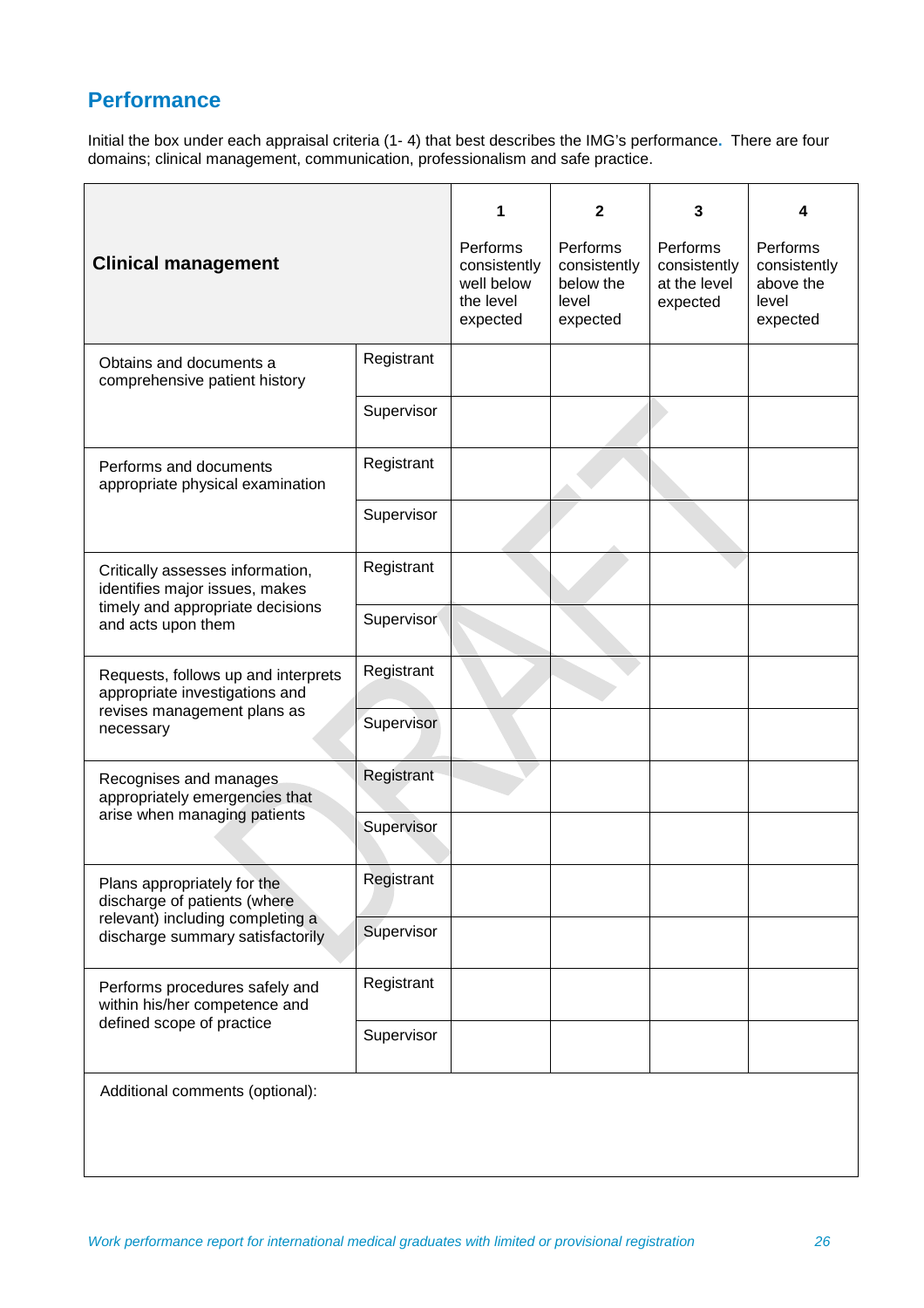|                                                                                               |            | 1                          | $\mathbf{2}$              | 3                            | 4                         |  |
|-----------------------------------------------------------------------------------------------|------------|----------------------------|---------------------------|------------------------------|---------------------------|--|
|                                                                                               |            | Performs                   | Performs                  | Performs                     | Performs                  |  |
| <b>Communication</b>                                                                          |            | consistently<br>well below | consistently<br>below the | consistently<br>at the level | consistently<br>above the |  |
|                                                                                               |            | the level                  | level                     | expected                     | level                     |  |
|                                                                                               |            | expected                   | expected                  |                              | expected                  |  |
| Communicates effectively with                                                                 | Registrant |                            |                           |                              |                           |  |
| patients and their families                                                                   |            |                            |                           |                              |                           |  |
|                                                                                               | Supervisor |                            |                           |                              |                           |  |
| Uses interpreters where necessary                                                             | Registrant |                            |                           |                              |                           |  |
|                                                                                               |            |                            |                           |                              |                           |  |
|                                                                                               | Supervisor |                            |                           |                              |                           |  |
| Communicates effectively with<br>other members of the health care<br>team                     | Registrant |                            |                           |                              |                           |  |
|                                                                                               | Supervisor |                            |                           |                              |                           |  |
| Communicates effectively with<br>professional colleagues. This<br>includes communication with | Registrant |                            |                           |                              |                           |  |
| general practitioners for the<br>handover, referral and transfer of<br>patients               | Supervisor |                            |                           |                              |                           |  |
| Clearly documents patient care,<br>maintains complete and timely                              | Registrant |                            |                           |                              |                           |  |
| medical records /progress reports                                                             | Supervisor |                            |                           |                              |                           |  |
| Additional comments (optional):                                                               |            |                            |                           |                              |                           |  |
|                                                                                               |            |                            |                           |                              |                           |  |
|                                                                                               |            |                            |                           |                              |                           |  |
|                                                                                               |            |                            |                           |                              |                           |  |
|                                                                                               |            |                            |                           |                              |                           |  |
|                                                                                               |            |                            |                           |                              |                           |  |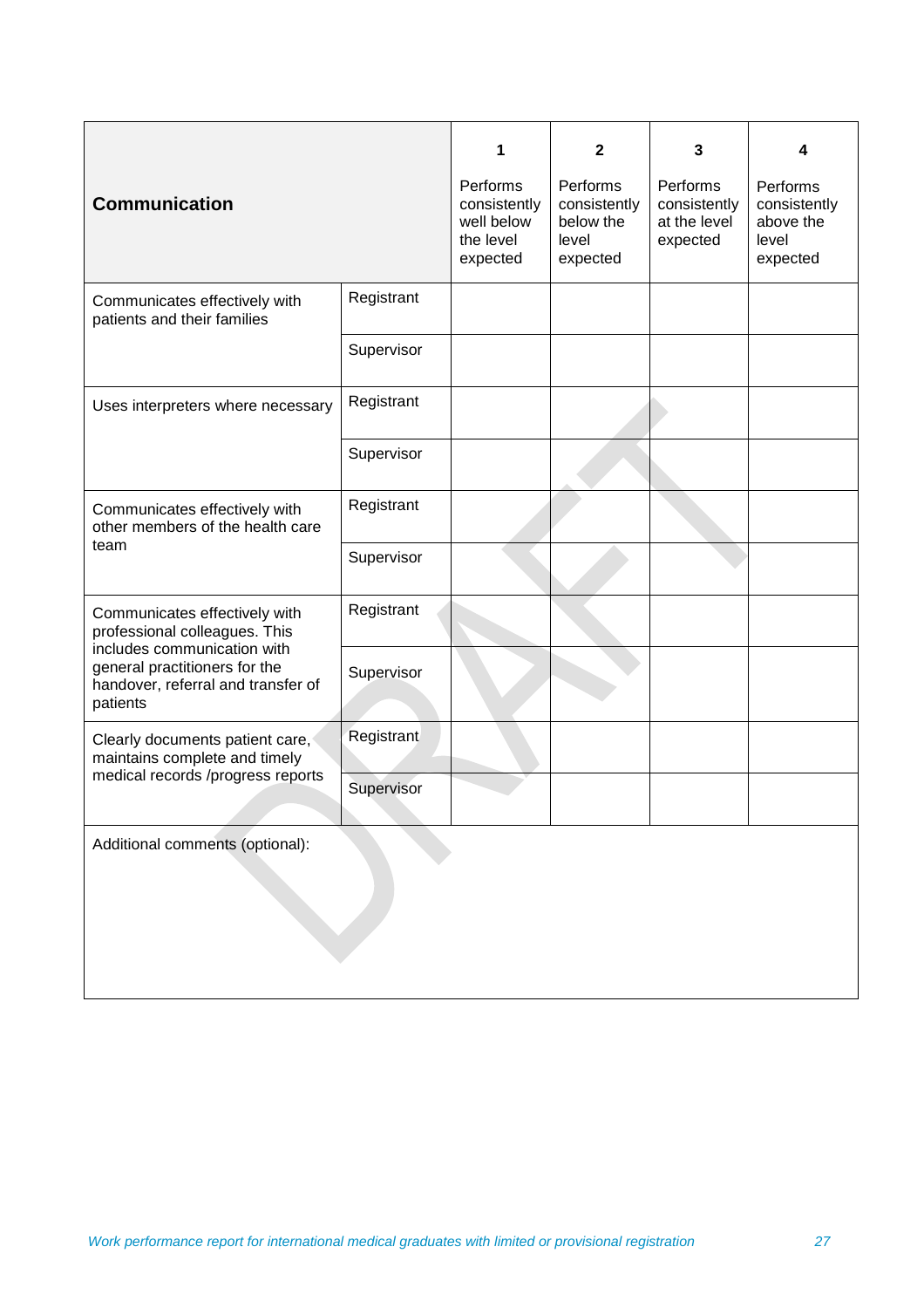| 3<br>1<br>2<br>4<br>Performs<br>Performs<br>Performs<br>Performs<br><b>Professionalism</b><br>consistently<br>consistently<br>consistently<br>consistently<br>well below<br>below the<br>above the<br>at the level<br>the level<br>level<br>level<br>expected<br>expected<br>expected<br>expected<br>Registrant<br>Shows compassion for patients and<br>sensitivity to their culture, ethnicity<br>and spiritual issues<br>Supervisor<br>Registrant<br>Exhibits high standards of moral and<br>ethical behaviour towards patients,<br>families and colleagues including an<br>Supervisor<br>awareness of appropriate<br>doctor/patient boundaries<br>Registrant<br>Able to recognise limitations in<br>his/her practice and request<br>assistance when necessary<br>Supervisor<br>Registrant<br>Shows honesty at all times in their<br>work, puts patient welfare ahead of<br>personal consideration and accepts<br>Supervisor<br>responsibility for own actions<br>Registrant<br>Known the limits of own competence<br>and functions within those<br>capabilities, seeks advice and<br>Supervisor<br>assistance when appropriate,<br>accepts feedback<br>Registrant<br>Shows a resourceful attitude towards<br>continuing education to enhance<br>quality of care; participates actively<br>Supervisor<br>in a CPD program |  |  |  |  |  |  |
|-----------------------------------------------------------------------------------------------------------------------------------------------------------------------------------------------------------------------------------------------------------------------------------------------------------------------------------------------------------------------------------------------------------------------------------------------------------------------------------------------------------------------------------------------------------------------------------------------------------------------------------------------------------------------------------------------------------------------------------------------------------------------------------------------------------------------------------------------------------------------------------------------------------------------------------------------------------------------------------------------------------------------------------------------------------------------------------------------------------------------------------------------------------------------------------------------------------------------------------------------------------------------------------------------------------------------------|--|--|--|--|--|--|
|                                                                                                                                                                                                                                                                                                                                                                                                                                                                                                                                                                                                                                                                                                                                                                                                                                                                                                                                                                                                                                                                                                                                                                                                                                                                                                                             |  |  |  |  |  |  |
|                                                                                                                                                                                                                                                                                                                                                                                                                                                                                                                                                                                                                                                                                                                                                                                                                                                                                                                                                                                                                                                                                                                                                                                                                                                                                                                             |  |  |  |  |  |  |
|                                                                                                                                                                                                                                                                                                                                                                                                                                                                                                                                                                                                                                                                                                                                                                                                                                                                                                                                                                                                                                                                                                                                                                                                                                                                                                                             |  |  |  |  |  |  |
|                                                                                                                                                                                                                                                                                                                                                                                                                                                                                                                                                                                                                                                                                                                                                                                                                                                                                                                                                                                                                                                                                                                                                                                                                                                                                                                             |  |  |  |  |  |  |
|                                                                                                                                                                                                                                                                                                                                                                                                                                                                                                                                                                                                                                                                                                                                                                                                                                                                                                                                                                                                                                                                                                                                                                                                                                                                                                                             |  |  |  |  |  |  |
|                                                                                                                                                                                                                                                                                                                                                                                                                                                                                                                                                                                                                                                                                                                                                                                                                                                                                                                                                                                                                                                                                                                                                                                                                                                                                                                             |  |  |  |  |  |  |
|                                                                                                                                                                                                                                                                                                                                                                                                                                                                                                                                                                                                                                                                                                                                                                                                                                                                                                                                                                                                                                                                                                                                                                                                                                                                                                                             |  |  |  |  |  |  |
|                                                                                                                                                                                                                                                                                                                                                                                                                                                                                                                                                                                                                                                                                                                                                                                                                                                                                                                                                                                                                                                                                                                                                                                                                                                                                                                             |  |  |  |  |  |  |
|                                                                                                                                                                                                                                                                                                                                                                                                                                                                                                                                                                                                                                                                                                                                                                                                                                                                                                                                                                                                                                                                                                                                                                                                                                                                                                                             |  |  |  |  |  |  |
|                                                                                                                                                                                                                                                                                                                                                                                                                                                                                                                                                                                                                                                                                                                                                                                                                                                                                                                                                                                                                                                                                                                                                                                                                                                                                                                             |  |  |  |  |  |  |
|                                                                                                                                                                                                                                                                                                                                                                                                                                                                                                                                                                                                                                                                                                                                                                                                                                                                                                                                                                                                                                                                                                                                                                                                                                                                                                                             |  |  |  |  |  |  |
|                                                                                                                                                                                                                                                                                                                                                                                                                                                                                                                                                                                                                                                                                                                                                                                                                                                                                                                                                                                                                                                                                                                                                                                                                                                                                                                             |  |  |  |  |  |  |
|                                                                                                                                                                                                                                                                                                                                                                                                                                                                                                                                                                                                                                                                                                                                                                                                                                                                                                                                                                                                                                                                                                                                                                                                                                                                                                                             |  |  |  |  |  |  |
|                                                                                                                                                                                                                                                                                                                                                                                                                                                                                                                                                                                                                                                                                                                                                                                                                                                                                                                                                                                                                                                                                                                                                                                                                                                                                                                             |  |  |  |  |  |  |
| Additional comments (optional):                                                                                                                                                                                                                                                                                                                                                                                                                                                                                                                                                                                                                                                                                                                                                                                                                                                                                                                                                                                                                                                                                                                                                                                                                                                                                             |  |  |  |  |  |  |
|                                                                                                                                                                                                                                                                                                                                                                                                                                                                                                                                                                                                                                                                                                                                                                                                                                                                                                                                                                                                                                                                                                                                                                                                                                                                                                                             |  |  |  |  |  |  |
|                                                                                                                                                                                                                                                                                                                                                                                                                                                                                                                                                                                                                                                                                                                                                                                                                                                                                                                                                                                                                                                                                                                                                                                                                                                                                                                             |  |  |  |  |  |  |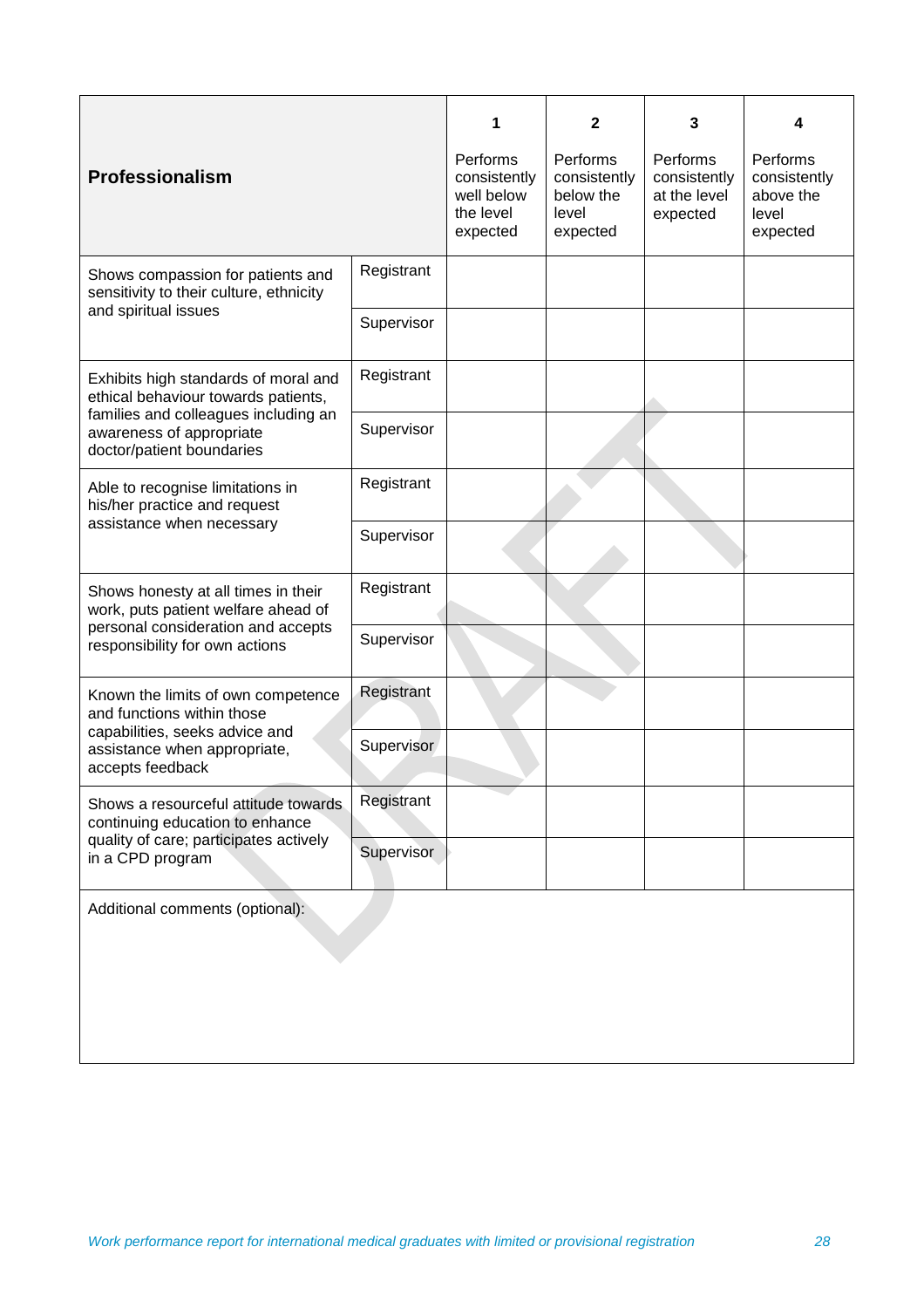| Safe practice                                                                                                                                                   |            | 1<br><b>Performs</b><br>consistently<br>well below<br>the level<br>expected | $\mathbf{2}$<br><b>Performs</b><br>consistently<br>below the<br>level<br>expected | 3<br>Performs<br>consistently<br>at the level<br>expected | 4<br>Performs<br>consistently<br>above the<br>level<br>expected |
|-----------------------------------------------------------------------------------------------------------------------------------------------------------------|------------|-----------------------------------------------------------------------------|-----------------------------------------------------------------------------------|-----------------------------------------------------------|-----------------------------------------------------------------|
| Demonstrates knowledge of<br>common therapeutic agents, uses,<br>dosages, adverse effects and<br>potential drug interactions and ability<br>to prescribe safely | Registrant |                                                                             |                                                                                   |                                                           |                                                                 |
|                                                                                                                                                                 | Supervisor |                                                                             |                                                                                   |                                                           |                                                                 |
| Demonstrates knowledge of infection<br>control principles, and safe practice<br>in relation to blood borne infections,<br>in patient care                       | Registrant |                                                                             |                                                                                   |                                                           |                                                                 |
|                                                                                                                                                                 | Supervisor |                                                                             |                                                                                   |                                                           |                                                                 |
| Recognises and correctly reports<br>adverse incidents                                                                                                           | Registrant |                                                                             |                                                                                   |                                                           |                                                                 |
|                                                                                                                                                                 | Supervisor |                                                                             |                                                                                   |                                                           |                                                                 |
| Additional comments (optional):                                                                                                                                 |            |                                                                             |                                                                                   |                                                           |                                                                 |
|                                                                                                                                                                 |            |                                                                             |                                                                                   |                                                           |                                                                 |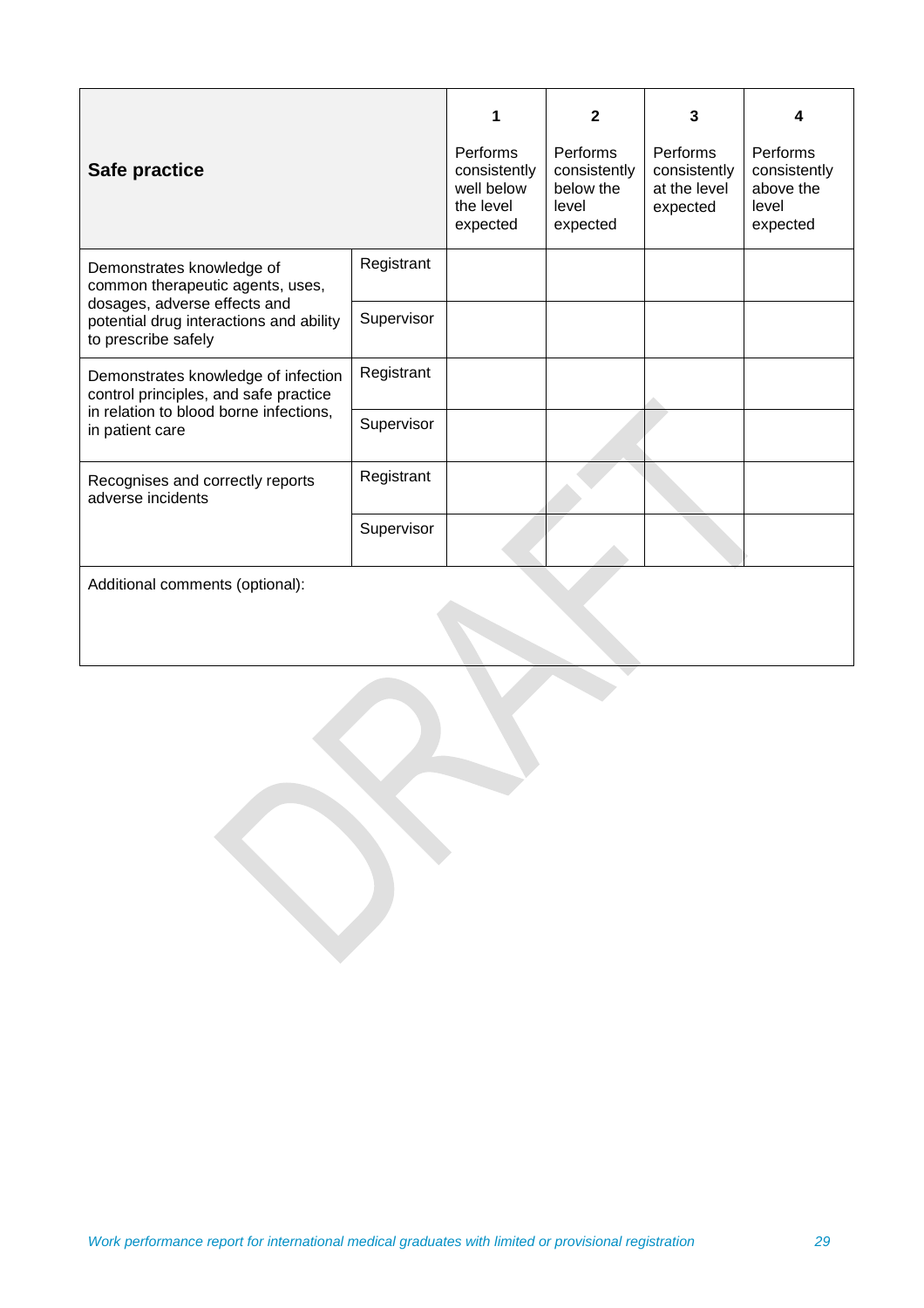# **Comments and future development plans**

# **Strengths**

# **Areas for development**

# List the issues to be addressed - i.e. areas for development

The principal supervisor **must** complete this section

| <b>Issue</b> | Actions/tasks to address issue<br>(including time frame) | <b>Review date</b> |
|--------------|----------------------------------------------------------|--------------------|
|              |                                                          |                    |
|              |                                                          |                    |
|              |                                                          |                    |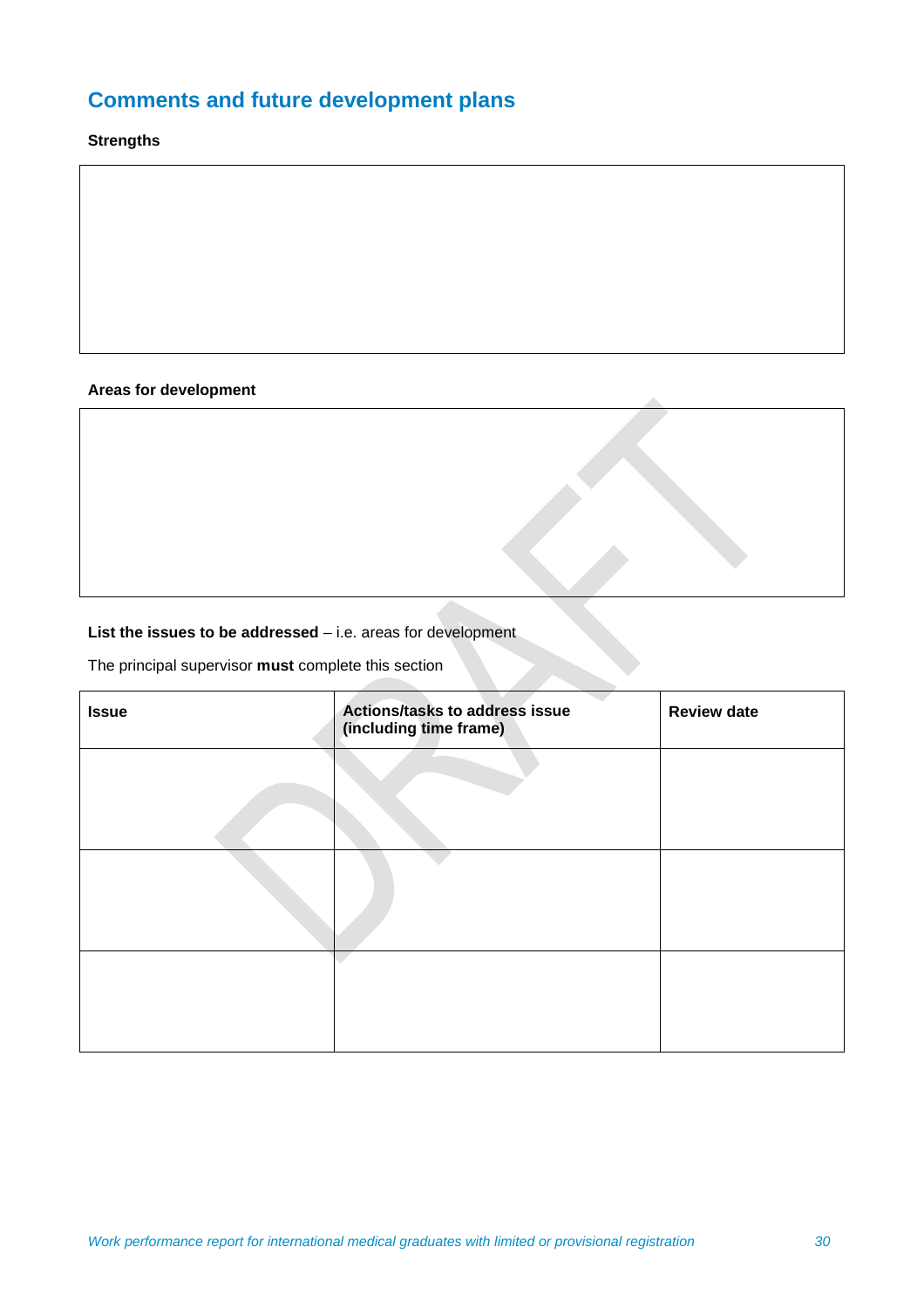# **Recommendations** (to be completed by principal supervisor)

| Is the IMG suitable for ongoing registration? |                                                                 |  | Yes | No    |           |  |
|-----------------------------------------------|-----------------------------------------------------------------|--|-----|-------|-----------|--|
|                                               |                                                                 |  |     |       |           |  |
|                                               | Do you recommend a change to the IMG's level of supervision?    |  | Yes | No    | <b>NA</b> |  |
|                                               | What level of supervision would you consider appropriate?       |  |     |       |           |  |
|                                               | Note: the level of supervision will be determined by the Board. |  |     |       |           |  |
| <b>Signatures</b>                             |                                                                 |  |     |       |           |  |
| IMG:                                          |                                                                 |  |     | Date: |           |  |
| Print name:                                   |                                                                 |  |     |       |           |  |
|                                               |                                                                 |  |     |       |           |  |
| Principal supervisor:                         |                                                                 |  |     | Date: |           |  |
| Print name:                                   |                                                                 |  |     |       |           |  |
|                                               |                                                                 |  |     |       |           |  |
| If relevant, co-supervisor's signatures       |                                                                 |  |     |       |           |  |
| Co-supervisor (1):                            |                                                                 |  |     | Date: |           |  |
| Print name:                                   |                                                                 |  |     |       |           |  |
|                                               |                                                                 |  |     |       |           |  |
| Co-supervisor (2):                            |                                                                 |  |     | Date: |           |  |
| Print name:                                   |                                                                 |  |     |       |           |  |
|                                               |                                                                 |  |     |       |           |  |
| Co-supervisor (3):                            |                                                                 |  |     | Date: |           |  |
| Print name:                                   |                                                                 |  |     |       |           |  |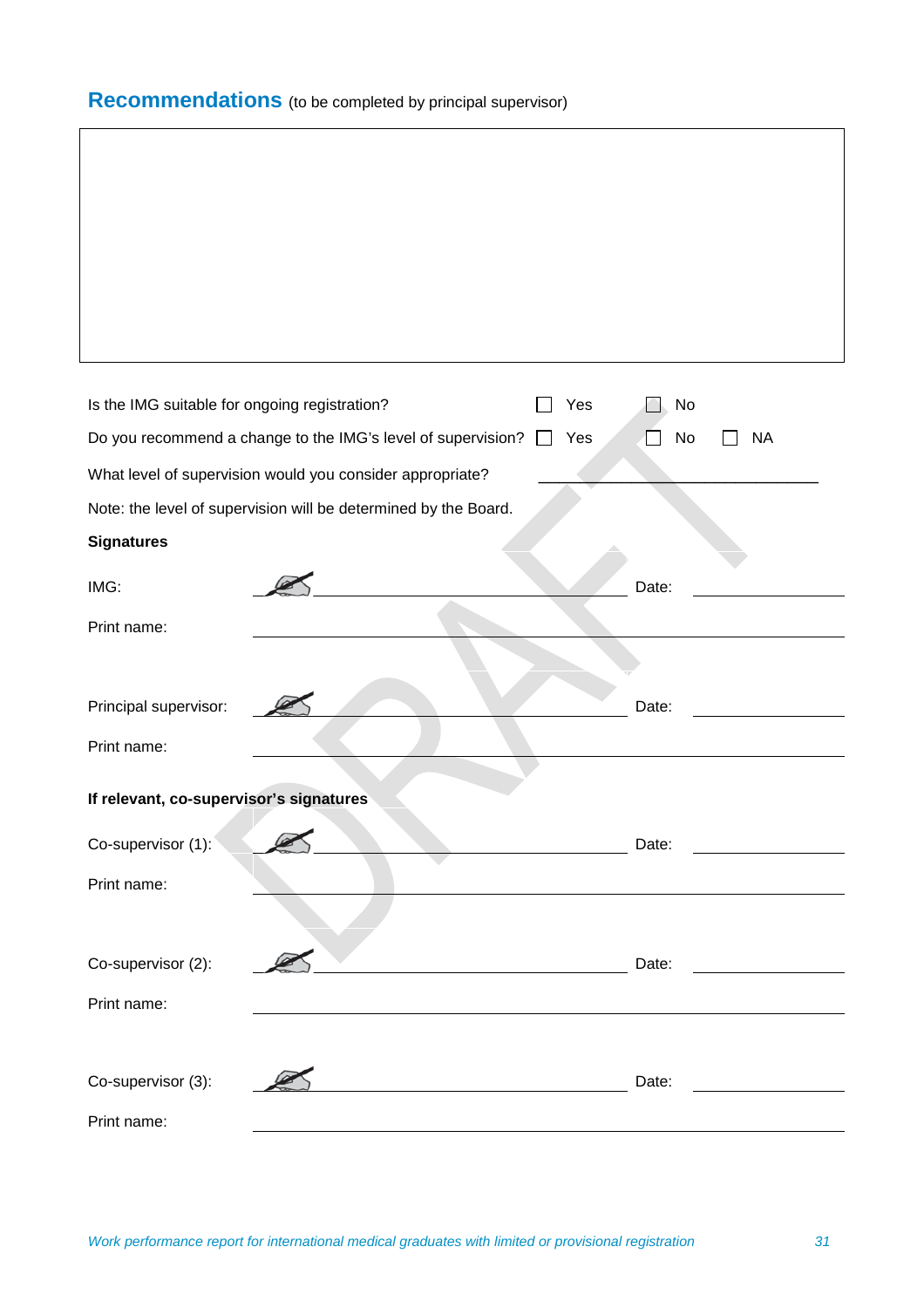

# Statement of assessment

Medical Board of Australia's Statement of assessment against AHPRA's procedures for development of registration standards, codes and guidelines & COAG Principles for best practice regulation

The Australian Health Practitioner Regulation Agency (AHPRA) has *Procedures for the Development of Registration Standards* which are available at: [www.ahpra.gov.au](http://www.ahpra.gov.au/)

These procedures have been developed by AHPRA in accordance with section 25 of the Health Practitioner Regulation National Law as in force in each state and territory (the National Law) which requires AHPRA to establish procedures for the purpose of ensuring that the National Registration and Accreditation Scheme operates in accordance with good regulatory practice.

Below is the Medical Board of Australia's (the Board) assessment of its preliminary consultation draft *Guidelines – Supervised practice for international medical graduates* against the three elements outlined in the AHPRA procedures.

# **1. The proposal takes into account the National Scheme's objectives and guiding principles set out in section 3 of the National Law**

## **Board assessment**

The Board considers the draft *Guidelines – Supervised practice for international medical graduates* meet the objectives and guiding principles of the National Law.

The draft Guidelines support the objective of protecting the public by ensuring that international medical graduates (IMGs) with limited registration or provisional registration are appropriately supervised and are practising safely. They facilitate access to services in accordance with the public interest by enabling IMGs to work, where they otherwise wouldn't if supervision was not provided.

The draft Guidelines facilitate rigorous and responsive assessment of IMGs as the supervisor can identify any issues and take immediate action.

The draft Guidelines facilitate the provision of high quality education and training of IMGs via the supervision and training requirements of the required period of supervised practice.

## **2. The consultation requirements of the National Law are met**

## **Board assessment**

The National Law requires wide-ranging consultation on proposed registration standards, codes and guidelines (section 40). The National Law also requires the Board to consult other boards on matters of shared interest.

Following a period of confidential preliminary consultation with key stakeholders, the Board will ensure that there is public exposure of its proposals and the opportunity for public comment by undertaking an eight week public consultation process. The process will include the publication of the consultation paper (and attachments) on its website. An article will be published in the Board's electronic newsletter inviting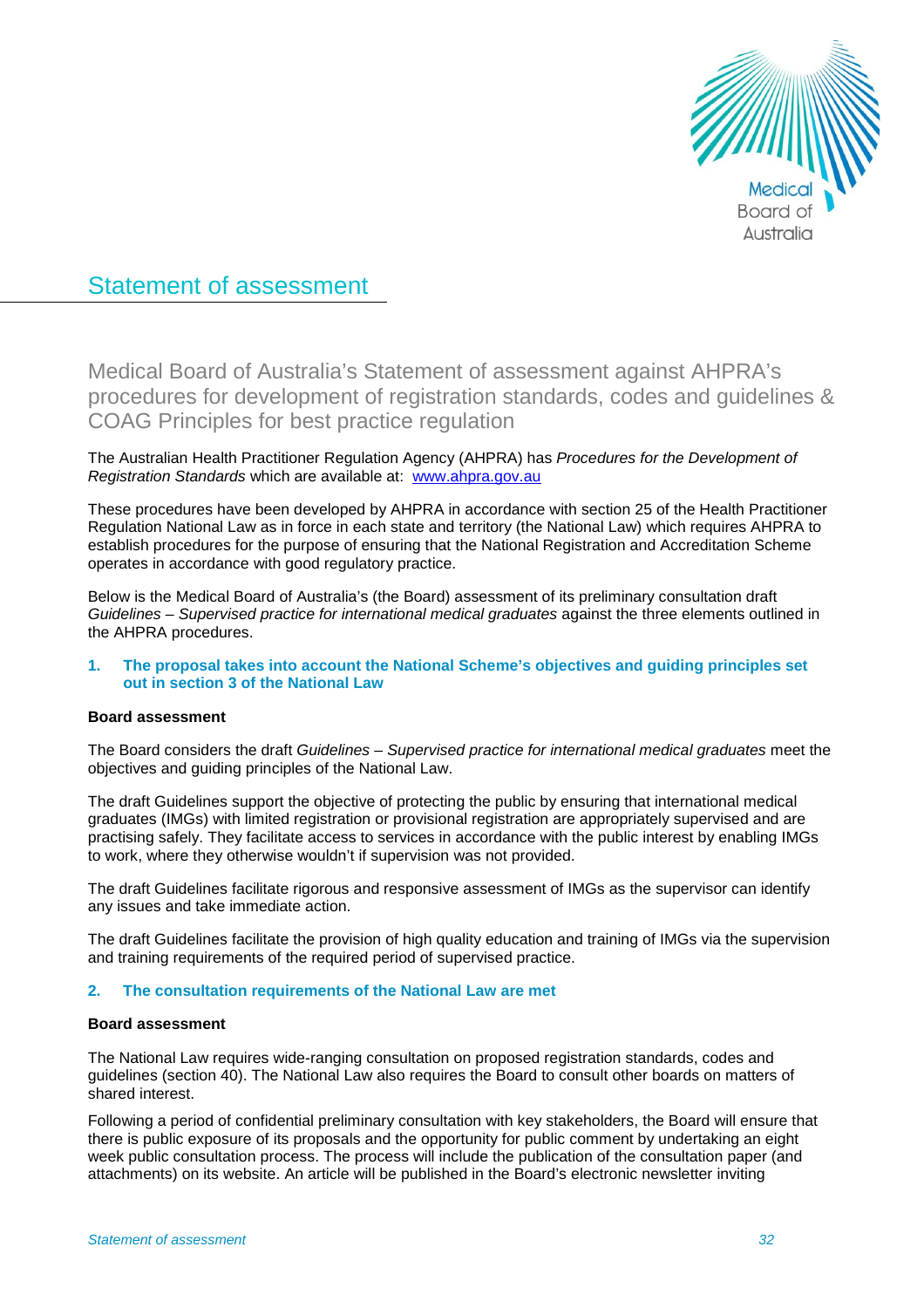submissions. The e-newsletter is emailed to more than 95% of registered medical practitioners and other interested stakeholders.

The Board will also draw this paper to the attention of the 13 other National Boards, and other key stakeholders.

The Board will take into account the feedback it receives when finalising the Guidelines prior to approval by the Board.

# **3. The proposal takes into account the COAG Principles for Best Practice Regulation**

#### **Board assessment**

In developing the draft proposal for consultation, the Board has taken into account the Council of Australian Governments (COAG) *Principles for Best Practice Regulation*.

As an overall statement, the Board has taken care not to propose unnecessary regulatory burdens that would create unjustified costs for the profession or the community.

The Board makes the following assessment specific to each of the COAG principles expressed in the AHPRA procedures.

**A. Whether the proposal is the best option for achieving the proposal's stated purpose and protection of the public** 

#### **Board assessment**

Supervision is a requirement for all IMGs who are granted limited or provisional registration to practise in Australia. Supervision provides assurance to the Board and the community that the registrant's practice is safe.

The Board's current *Guidelines for supervised practice for limited registration* provide guidance for IMGs with limited registration and their supervisors. The proposed revised guidelines will be expanded to ensure that there is guidance for the supervision for all IMGs who do not have general registration. This includes medical practitioners with limited registration and medical practitioners with provisional registration.

The draft Guidelines are necessary to ensure that the IMGs and the supervisors are aware of their responsibilities.

Guidelines are the least restrictive regulatory option but can be used by the Board in proceedings as evidence of what constitutes appropriate professional conduct or practice.

#### **B. Whether the proposal results in an unnecessary restriction of competition among health practitioners**

#### **Board assessment**

The Board considers that these draft Guidelines will not result in restriction of competition among medical practitioners. Supervised practice enables IMGs to commence practice in Australia under an appropriate level of supervision. The same guidelines will apply to all IMGs.

## **C. Whether the proposal results in an unnecessary restriction of consumer choice**

#### **Board assessment**

The Board considers that the draft Guidelines will not restrict consumer choice, but in fact will provide for consumer choice by facilitating access to an IMG workforce that would otherwise not be able to work if supervision was not provided and the Board did not register these medical practitioners.

## **D. Whether the overall costs of the proposal to members of the public and/or registrants and/or governments are reasonable in relation to the benefits to be achieved**

# **Board assessment**

The Board considers the possible costs of the draft revised Guidelines to members of the public, registrants and governments will be minimal (compared with the existing Guidelines). All IMGs currently practising are required to be supervised. The level of supervision is determined for each individual IMG on the basis of the IMG's training and experience, as well as on the level of risk inherent to the position in which the IMG will be